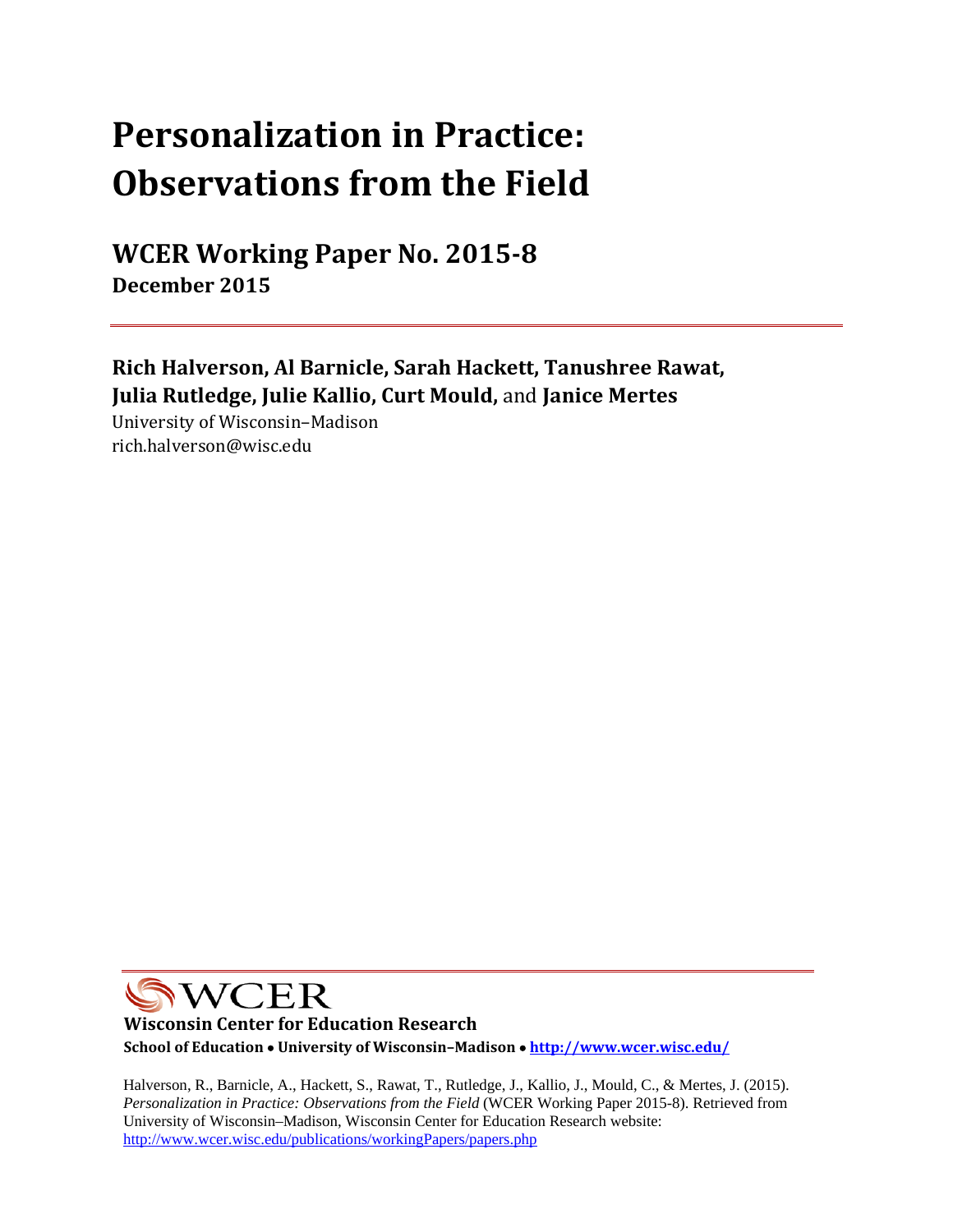# **Personalization in Practice: Observations from the Field**

# **Rich Halverson, Al Barnicle, Sarah Hackett, Tanushree Rawat, Julia Rutledge, Julie Kallio, Curt Mould, and Janice Mertes**

Personalized learning places the interests and abilities of learners at the center of their education experience. In personalized learning, educators develop environments in which students and teachers together build plans for learners to achieve both interest-based and standards-based goals. In 2014, a number of foundations gathered together to develop a working definition of personalized learning that included four components:

- *competency-based progression* that defines trajectories of content for learners and provide ongoing, formative assessment toward learning;
- *flexible learning environments* organized around the needs of students;
- *personal learning paths* that customize activities to learner motivations and goals; and
- *learner profiles* to capture the progress students make toward learning goals. (*Education Week*, 2014)

Educators have used ideas like these to develop personalized learning environments in public and private schools across the country. Personalized learning is the latest in a series of designs aimed at organizing schooling around learner interest. As is true with many similar ideas, the diversity of designs, models, and implementations means that personalized learning has come to mean different things to different communities. It is used, for example, to refer to computeradaptive learning, virtual learning, blended learning, data-driven learning, differentiated learning, and 1:1 technology plans (e.g., American Institutes for Research, 2013; Gates Foundation, 2010; Grant & Basye, 2014; & Abbott et al., 2014). This variety of uses describes a fertile domain of innovation that has grabbed the attention of educators and policy makers around the world who are committed to improving teaching and learning for all students.

One common approach to studying an innovation mid-bloom is to engage in descriptive research about how the emerging practices are actually being performed in cutting-edge environments. This research strategy helps the field begin to map how the ideas are taken up by educators (e.g., District Reform Support Network, 2014). It also provides some contrast between the ambitious plans of reformers and actual practices of teachers and students in schools in order to help reformers refine their ideas and to open up new avenues for change. Finally, this approach begins to identify indicators of practice that can guide innovation on the ground and help educators and policy makers alike develop assessment tools that measure the degree to which strategies improve learning.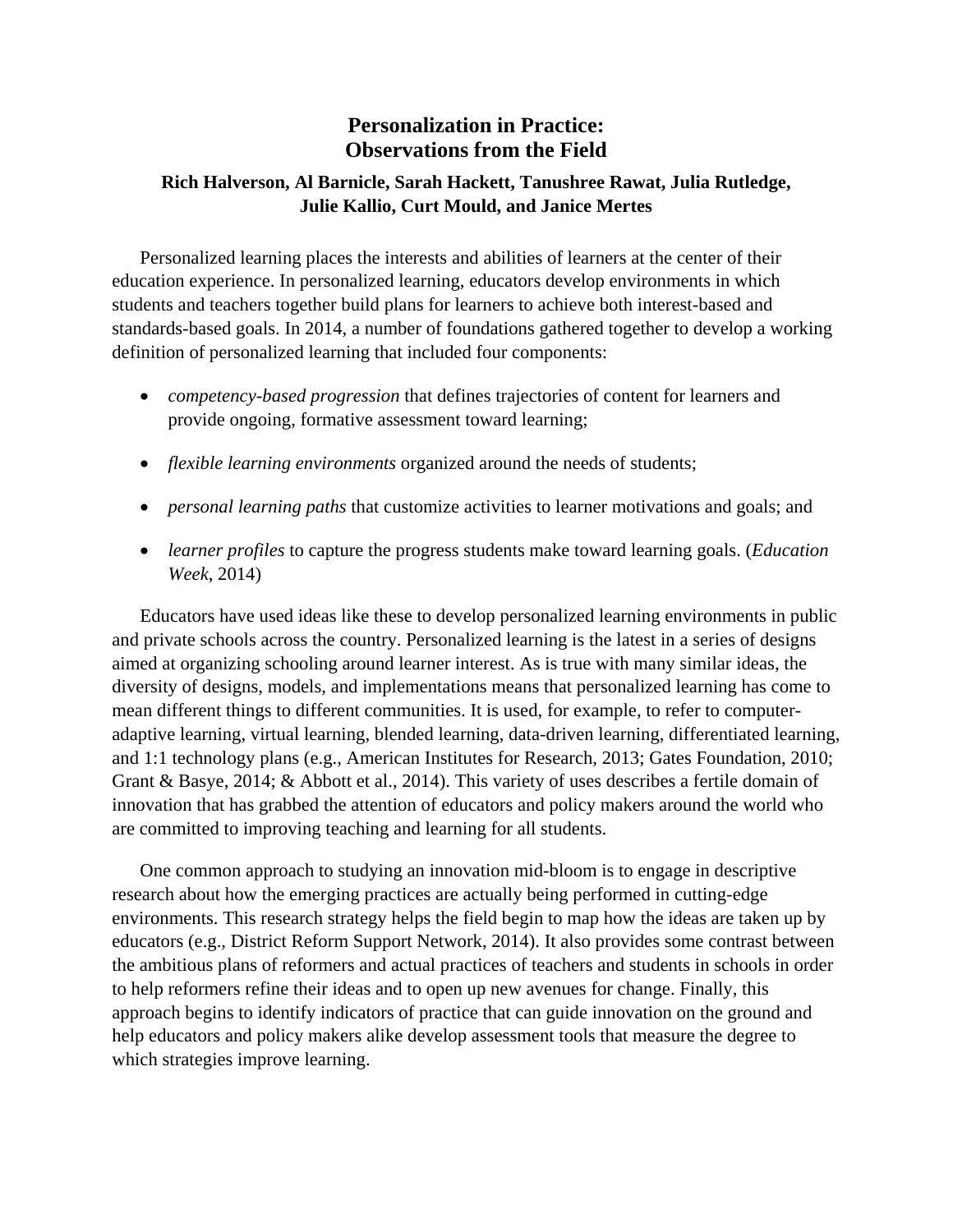Our report summarizes the early findings of a study to document the practices of personalized learning across a dozen Midwestern K–12 public schools. Our approach is to talk to teachers, students, and parents in the schools, visit the learning environments, and observe practices of teaching and learning so that we can develop a sense of how the principles of personalized learning are lived day to day.

Researchers from the University of Wisconsin–Madison School of Education worked with leaders at the Institute for Personalized Learning  $(IPL)^{1}$  to identify a number of K–12 schools with experience implementing principles of personalization. This research report presents the initial findings of a 6-month research project designed to document what personalized learning looks like in contemporary K–12 schools.

## **Site Selection**

 $\overline{a}$ 

Our study focuses on the five schools (Table 1) that participated in a pilot version of the study conducted in Spring 2015 (all pseudonyms).

| <b>Name</b>   | Type |          | Location Students Teachers |    | Free &<br><b>Reduced-price Lunch</b> |
|---------------|------|----------|----------------------------|----|--------------------------------------|
| Anderson      | HS.  | Urban    | 1000                       | 35 | 60%                                  |
| <b>Balsam</b> | HS.  | Suburban | 150                        | 10 | 20%                                  |
| Carson        | MS   | Suburban | 100                        | 3  | 40%                                  |
| Delaney       | MS   | Suburban | 800                        | 50 | 20%                                  |
| Edison        | ES   | Urban    | 450                        | 30 | 50%                                  |

# *Table 1***. Schools Observed**

**Anderson High School** is a large school in an urban community with a challenging academic program. Its personalized learning initiative is designed to support student success in the program, located in a lab that features computer-adaptive learning tools and regular consultation with faculty and peers. Approximately 50% of Anderson students participate in the personalized learning program.

**Balsam High School** is an arts-based charter school-within-a-school located in a suburban high school. Students work with teachers to design classes and develop proficiency-based learning programs in the school's learning management system. Balsam students are expected to develop senior projects that involve inquiry, social engagement and learning technology in a public performance space.

**Carson Middle School** is a small school-within-a-school set in a traditional suburban middle school. The three Carson faculty members work with students to develop personalized learning

 $1$  IPL provides workshops and guidance to schools about how to create personalized learning environments around a set of design principles organized in a honeycomb model. The model describes strategies for educators to build personalized learning around collaboratively designed learner profiles, learning paths, and proficiency-based progress measures. (http://www.cesa1.k12.wi.us/institute/designdevelop/personalized-learning.cfm)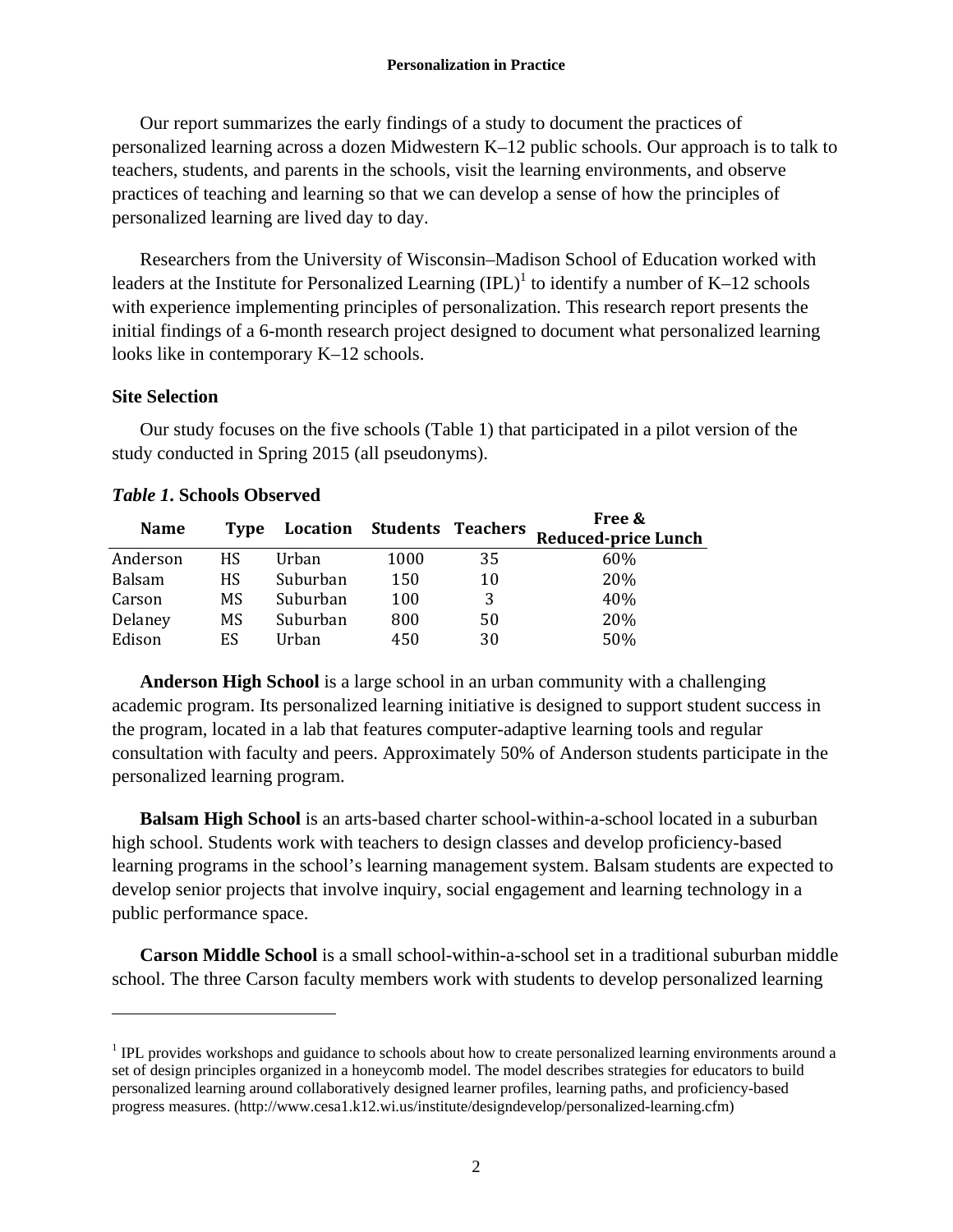plans that allow students flexibility in choosing the pace and pathway for learning. The Carson learning environment, adapted from a storage space in the middle school, has couches, desks, and open areas for students to design learning opportunities.

**Delaney Middle School** is a large science and technology based charter school in a suburban community. Delaney is organized around project-based learning in which students are expected to learn the content and skills necessary to complete long-term design-based projects. While there are a number of traditional classes, flexible teacher and classroom schedules allow students to learn what they need in order to complete the program.

**Edison Elementary School** is a medium-sized traditional urban elementary school. Educators at Edison help young learners develop the skills and practices necessary to organize their own learning processes. Edison integrates computer-adaptive learning, curriculum tools, and new media devices into designing learning activities in which students are expected to provide direction and critique.

# **Questions and Key Findings**

This report is built around the three key domains of learners, teachers, and technology. We selected questions to explore several ideas represented in the IPL theory of action, as well as the defining themes of personalized learning as identified by prior research. These questions, of course, are not intended to either define or exhaust possibilities of personalized learning in practice. We hope they serve as an on-ramp to a broader account of the innovative practices engaged in by the IPL schools. The central questions and findings that guide this report are:

1. How do IPL schools encourage students to be *active participants* in their learning? Educators in the IPL schools attempt to create a **culture of agency** by designing opportunities for students (with educators) to collaboratively control the time, pace, space, place, content and goals of their learning.

2. How do IPL schools *shift the role of educators* to support personalization? IPL schools enable educators to engage in **regular, data-driven consultation** with students to construct learning pathways and set learning goals.

3. How are *learning technologies* used in IPL schools? IPL schools develop **socio-technical ecologies,** that is, environments where technologies are selected by educators to address the interests and needs of all learners. The ecologies have three dimensions:

- 1. all schools provide **information technologies** that allow students to coordinate and document learning processes and outcomes;
- 2. all schools provide **computer-adaptive assessment** and **curriculum programs** that individuate skill and content development learning in math and reading;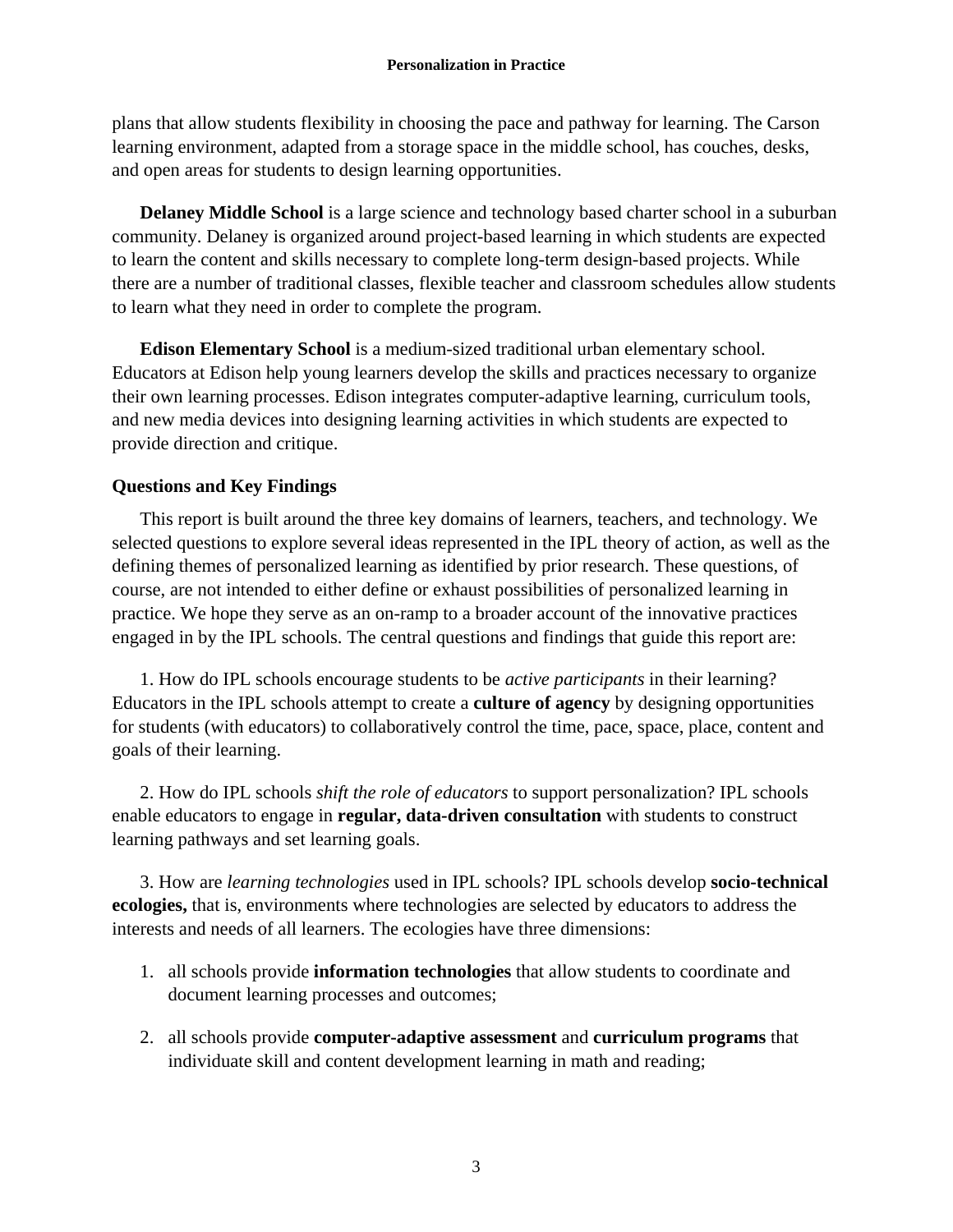3. some schools create **digital media spaces** to foster creativity in activities such as gaming, coding, performance, production and making.

The following sections detail how we answered our research questions.<sup>2</sup> We found evidence of the four characteristics of personalized learning—progressions, flexible learning environments, pathways and profiles—described above. We found students and teachers coconstructing learning goals and pathways around student interests and learning standards; students engaged in independent and self-organized group learning; and educators engaged in conferences with students on the process of learning as well as discussing goals and improvement data. We saw how educators used technologies to organize assessment data and how students used technologies to chart and record learning paths.

Most importantly, we found a common pedagogical commitment to personalized learning across the IPL schools. This shared vision of teaching and learning framed the practices to provide students with agency over their learning, the interactions of teachers and students, and the selection and use of technologies. One teacher commented that, at Balsam, "personalization is setting a unique goal for every student and then setting competencies that align to that goal." A Anderson High teacher remarked that "the role of the learner … is to determine goals based on student needs, interests, learning styles and career goals, and to develop the individual paths to reaching them." The commitment to a core pedagogy of student ability to design, track and assess a learning program pervades the observations we made at the IPL schools. This is not to say that schools are places where anything goes for students. Perhaps the commitment to personalized learning as a structured learning environment is best described by a leader who described how Carson teachers are "really intentional about the fact that we give *freedom within fences*." The concept of freedom within fences describes how IPL schools create a culture in which students and educators are oriented toward learning outcomes while also open to student agency. Although what counts as a fence and what constitutes freedom varies across the schools, achieving the balance between freedom and fences is a defining characteristic of the IPL schools in the study.

# **Question 1: How Do IPL Schools Encourage Students to Be** *Active Participants* **in Their Learning?**

A central challenge in enabling students to take control of their learning is to create a space where student choice is expected. In the context of everyday schooling, creating a culture of student ownership can be more involved than it first appears. Schools have a well-deserved reputation for overlooking student interest and building routines that require learners to comply with the program provided by the school. The ability of students to express their interests, much less the ability to act upon interests, evaporates in many school environments. Many schools lock down student choice into routines, fearing the chaos or disengagement that may ensue when students are left to make their own choices.

 $\overline{a}$ 

<sup>&</sup>lt;sup>2</sup> For more detail on the research methods, nature of the data, and coding process, see the Appendix.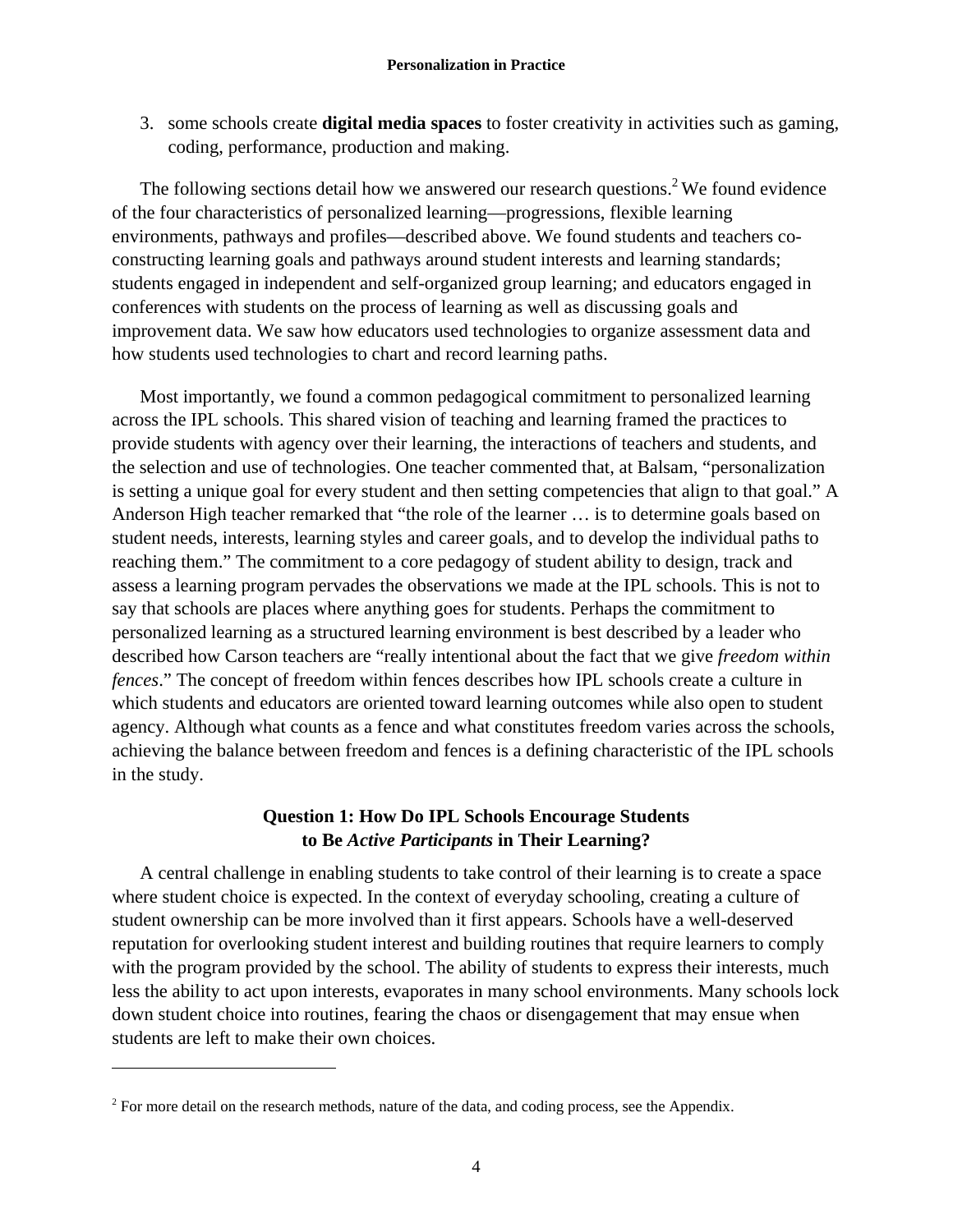In the IPL schools, we observed a multi-dimensional effort by educators to encourage the engagement of interest in learning by increasing the range of *agency* students have over their work. The commitment to increase the range of student control over their learning stemmed from the pedagogical vision of the school. As a Balsam teacher explained:

if you have a framework to move students through their competencies you have the ability to personalize for every student…. You have to get out of seat time to do that. So personalized learning … and competency based go hand and hand.

Agency reflects a learner's ability to control the pace, place, means and ends for learning. Learners with agency are motivated to succeed in their learning, can frame the next challenges in their path, and can persist when faced with difficulties. The educators in our IPL schools talked about scaffolding opportunities for students to embrace their agency and building on the emerging culture of student agency, with small steps, to begin to define new routines around which learning could occur.

Educators in the IPL schools took a number of steps to design what we call a *culture of agency* that invited students to take ownership of their learning process. In practice, this meant allowing students more control over the (a) *time and pace of their learning*, (b) *physical and social space in which learning could occur*, and (c) *content learned*. The next sections highlight the stepping off points at which educators built opportunities for students to take control.

# **A. Agency over the Time and Pace of Learning**

The first challenge faced by many of the educators toward building a culture of student agency was to create learning environments that allowed students to take control of the time and pace of their learning. In our research on the spaces in which learning took place, we observed that these efforts occurred at two levels: (1) designing the *master schedule*, and (2) designing *opportunities for students to take responsibility* for organizing their time.

**Designing the master schedule**. The master schedule is a critical organizing structure at any school. In personalized learning environments, students may be doing different things at any moment in time—learning looks different for every student. Each school designed the master schedule to provide some flexibility for students to allocate how they could spend time in the school. Three of these are outlined next.

Delaney Middle School built a daily "flex" period for students into its block schedule design. The flex period called on students to find their own space to work, collaboratively or independently, or visit with teachers. A former administrator of Delaney describes how:

the intention [of flex time] was to provide students the opportunity to engage and organize in their own learning. At first, students "went wild," and teachers doubted whether this was possible. Over time, however, students learned how to know what they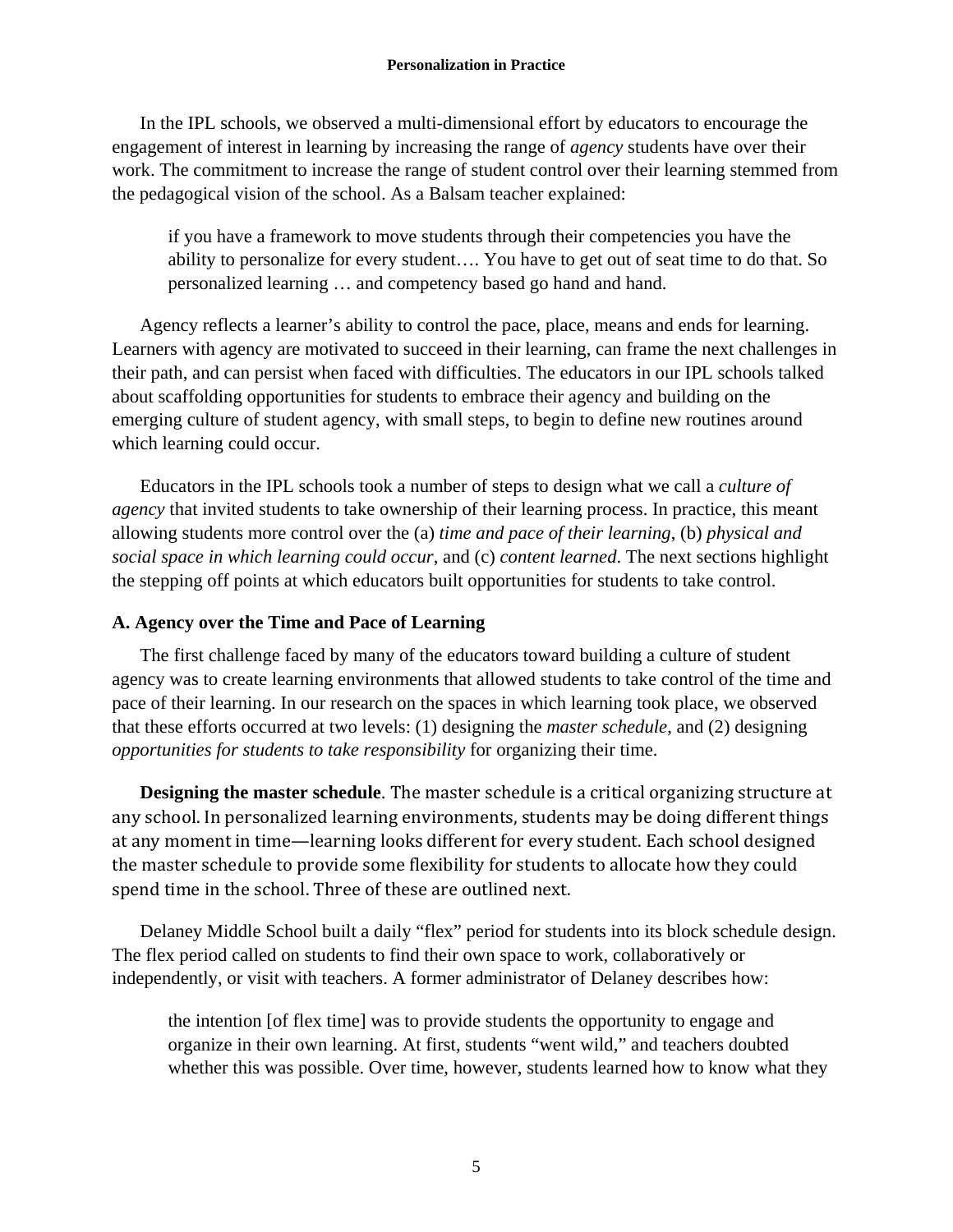needed and teachers learned to reach out individually, both sides figuring out what to do with this unstructured time.

A Delaney student comments that, "one thing I really like is the availability that teachers have. So we have flex time and they are available there to help you if you don't understand something." Flex time became a structural first step in creating a learner-centered culture at Delaney.

In the Anderson High personalized learning program, students determine the time, place and pace of their learning. Students choose from a menu of learning goals in a computer adaptive learning platform and have control over how to complete what they need to complete. Because the program is available online, students can choose to login outside of school hours to complete their work and are often documented completing minor and major milestones in early morning hours. Teachers use log files, as well as learning outcome data, to consult with students about their progress and learning goals.

Carson Middle School provided a flexible master schedule that emphasized student agency over time. Students receive all their assigned work to be completed at the beginning of each month, and develop a plan with teachers to structure learning time to achieve their learning outcomes. Students could choose to do individual research, organize group inquiry projects, or attend seminars. Students are held responsible for keeping on task and accomplishing what they need to do within the provided timeframe. One student observed:

We have the choice really. In Math, for example, they will give us assignments in our Google drive folder, and we have the choice if we want to get them done right away, and then in seminars … they help you learn something else but sometimes they can distract us but usually you can skip out on because you already mastered that skill.… Also you could take your time, and usually every seminar you focus on one of the documents.… We get choice in how fast we go.

Some Carson students completed an entire year's worth of math in one semester and have moved on. These students work more independently than the others, asking for help when they need it and checking in with the teacher when they are ready for an assessment. How students spend their time is not left completely up to them. They are expected to attend daily whole-group activities, and their elective classes meet on a regular schedule.

The "freedom within fences" idea described the organization models we observed in the IPL schools. Many educators in a traditional school context would recognize the practices described here as typical strategies to invite greater student ownership of their learning. However, in the IPL schools, the small steps to create student agency over time expressed an underlying commitment to personalized learning pedagogy. One Edison teacher said:

it's a scaffolding process, and with our program, we're really intentional about [it]…. I've seen a lot of programs that … could totally model their program off of [ours], and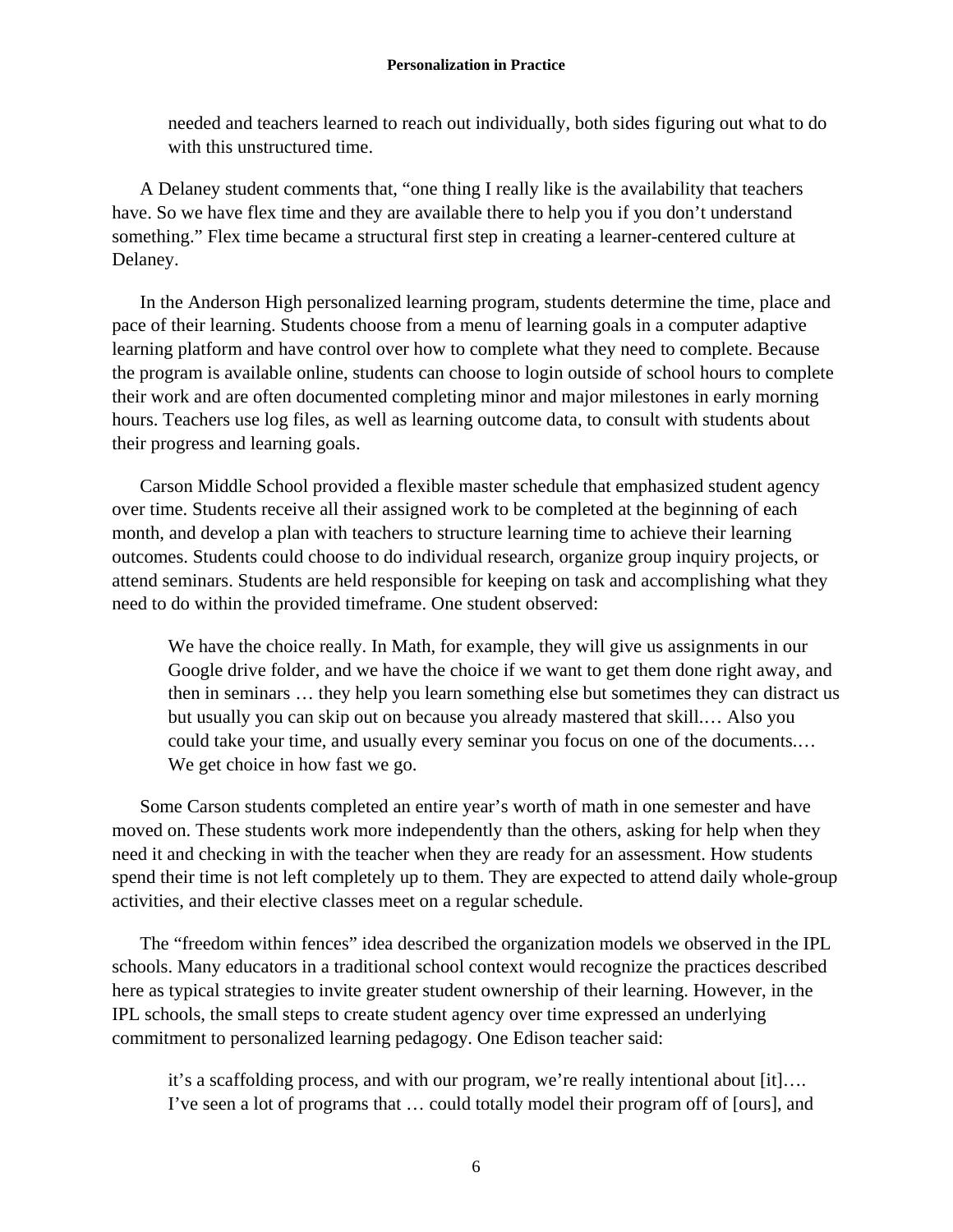it'd look completely different. [Our program is] all based off of that first question "What are you going to learn?" So we set up the parameters and kind of help them through that mode. Because what we've found is that if we didn't have that … [if] we didn't have our [mission] ... it was a totally different experience for us.

The key lessons for us were the systemic efforts made by IPL educators to integrate agency over time and pace throughout the program, the search for a balance between school structure and student choice, and the persistent effort of educators in IPL schools to build on early successes in student choice over time so as to expand opportunities for student agency in their learning.

**Designing for student responsibility.** A culture of agency is also a culture of responsibility. IPL schools prioritize the experience of failing to manage time as a feature (rather than a bug) of the learning environment, and they foster schedule flexibility as a path to student pride in the ability to manage time. Two Balsam Middle School students stated that teachers "sort of gave you all the necessary tools for [time management], but you have to learn it on your own…. The students who succeed are the ones who have it down to a really fine line" and that "You ultimately have to get it to succeed here."

Carson Middle School students, for example, get a list of assignments to complete and they have to plan their time to finish all the assignments. Asked what happens if they don't finish them all, students responded, "it's your own fault and you have to try and get it done." A Carson teacher explained how failure is part of the school design:

[We] let them fail. It's a huge piece of it. And I talked about that with all my families at the beginning of the year at the listening conference—especially our new kids—is to say, your child is going to fail. And they're going to fail a lot. But we have the support in here to help them recover from that. And I think that is so important. Especially with a lot of kids that we have in our program, because up until this point they've always been at the top of their class and things have come very easy to them—to have them come into an experience where, initially right off the bat, they're totally *unsuccessful, but part of that's by design*. We want them to be unsuccessful so we can teach them how to be successful. I think that's an important piece. (Emphasis added.)

Across the IPL schools, educators created situations for students to fail and to provide sufficient feedback to learn from the consequences. Balsam High School's principal noted that he and his teachers have to fight the adult impulse to define every moment, and he highlights the importance of Wednesday studio day:

Our staff has a tense relationship with studio day. But if you put too many structures into studio day, you'll never get the failure you need to have the students learn what happens when I don't use my time well. And there's not enough failure in high school. So we need to have structures taken away for the students so they can kind of fall on their faces. So I think they learn it that way.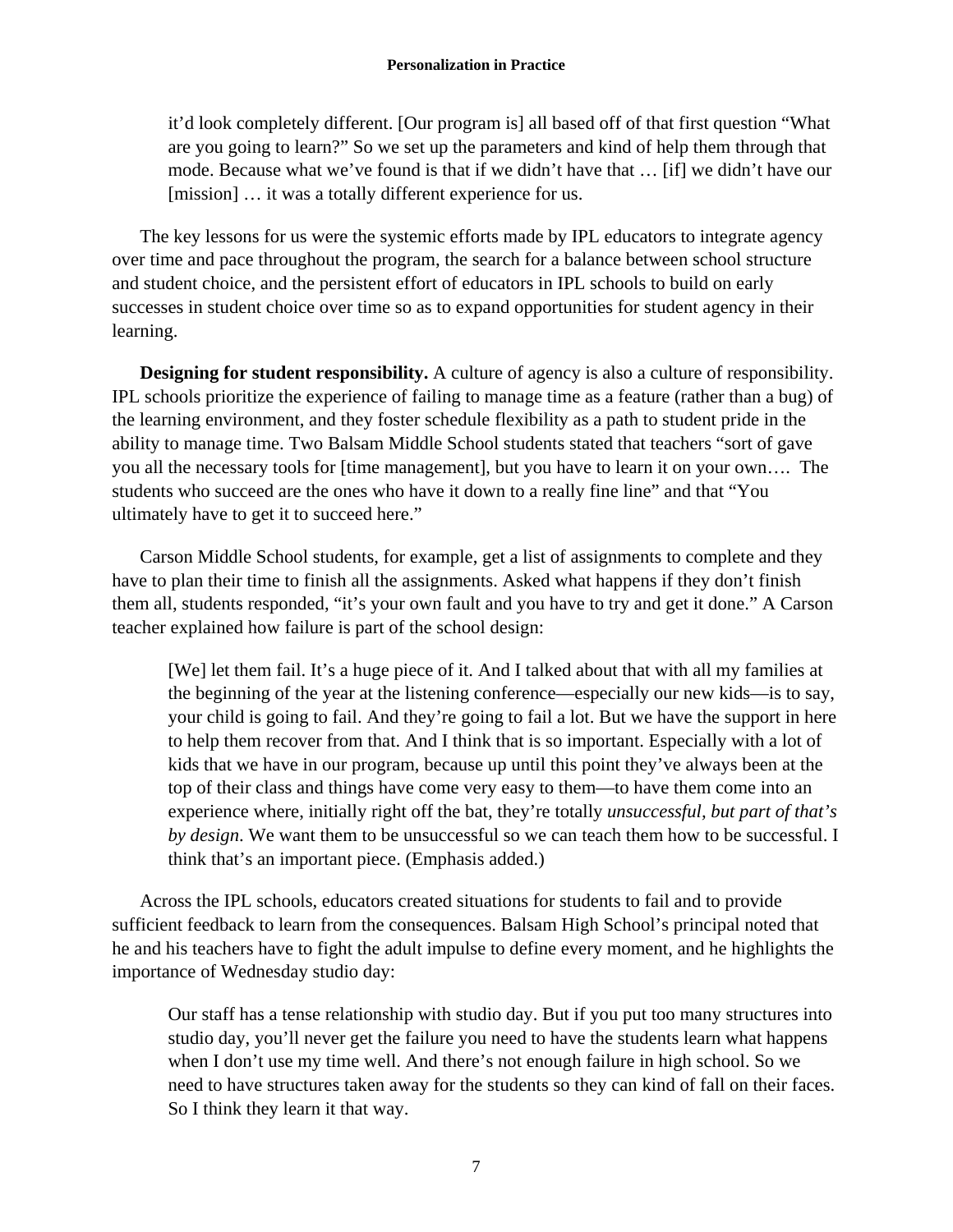At face value, the statement "there's not enough failure in high school" looks strange, given the challenges faced by so many students and educators to complete high school successfully. In the context of the personalized learning pedagogy shared across the schools, however, the room to fail takes on a different meaning. Failure in personalized learning is a step toward taking responsibility for one's own learning. Failure, followed by feedback and renewed effort, is the pathway toward successful personalized learning in IPL schools. Student agency begins with the ability of students to make meaningful choices about where their learning will take place. A central role for teachers in open spaces is to lead students toward making the choices that will result in taking ownership over their learning. Facilitating student choice in the physical environment is an initial step to creating a culture of student agency.

#### **B. Agency over the Space of Learning**

The physical layout of the learning environment is an important condition that IPL schools establish for personalized learning. In our observations, we saw a commitment by the educators in the IPL schools to design physical spaces that would afford students agency in participating in learning activities. All five programs we visited had strong goals and philosophies that guided their decisions about spaces. Whether this was "making learning visible" at Delaney or fostering an arts community at Balsam, there was a sense that the program was embodied in the spaces. In IPL learning spaces, students are encouraged to make decisions about where to learn and with whom. We observed evidence of how the design of space created flexibility for *teaching* and flexibility for *students*.

**Flexibility for teaching**. This design of flexible learning spaces creates a more fluid environment for *teaching*. For example, Delaney teachers no longer have their "own" assigned rooms; instead, they teach in several different spaces throughout the day. Common spaces are shared and their use negotiated, sometimes in the moment. To provide flexibility in student workspaces and teaching assignments, walls were taken down and classrooms merged or adjusted. Teachers in all IPL schools moved around the classroom, perhaps to teach a seminar or sit one-on-one with a student. There was no obvious "front" in most of the IPL classrooms we observed. Other teachers worked simultaneously in the same spaces and made themselves available for quick check-ins or to offer guidance.

**Flexibility for students**. The design of space creates a more flexible environment for *students*. Students seem to move on their own as individuals rather than *en masse*, as characterized by traditional schooling. Students enter and exit the classroom alone, seemingly without adult permission. At Edison Elementary, the flexibility of the learning space addresses the needs of special education students. A Edison teacher related how one student, who was often in trouble in prior years, was allowed to organize his learning time. He splits his time during the school day helping around the school and engaging in the classroom. The Edison teachers believe that empowering him to use school spaces to meet his needs has helped his efforts to learn at grade level and to participate successfully in learning activities.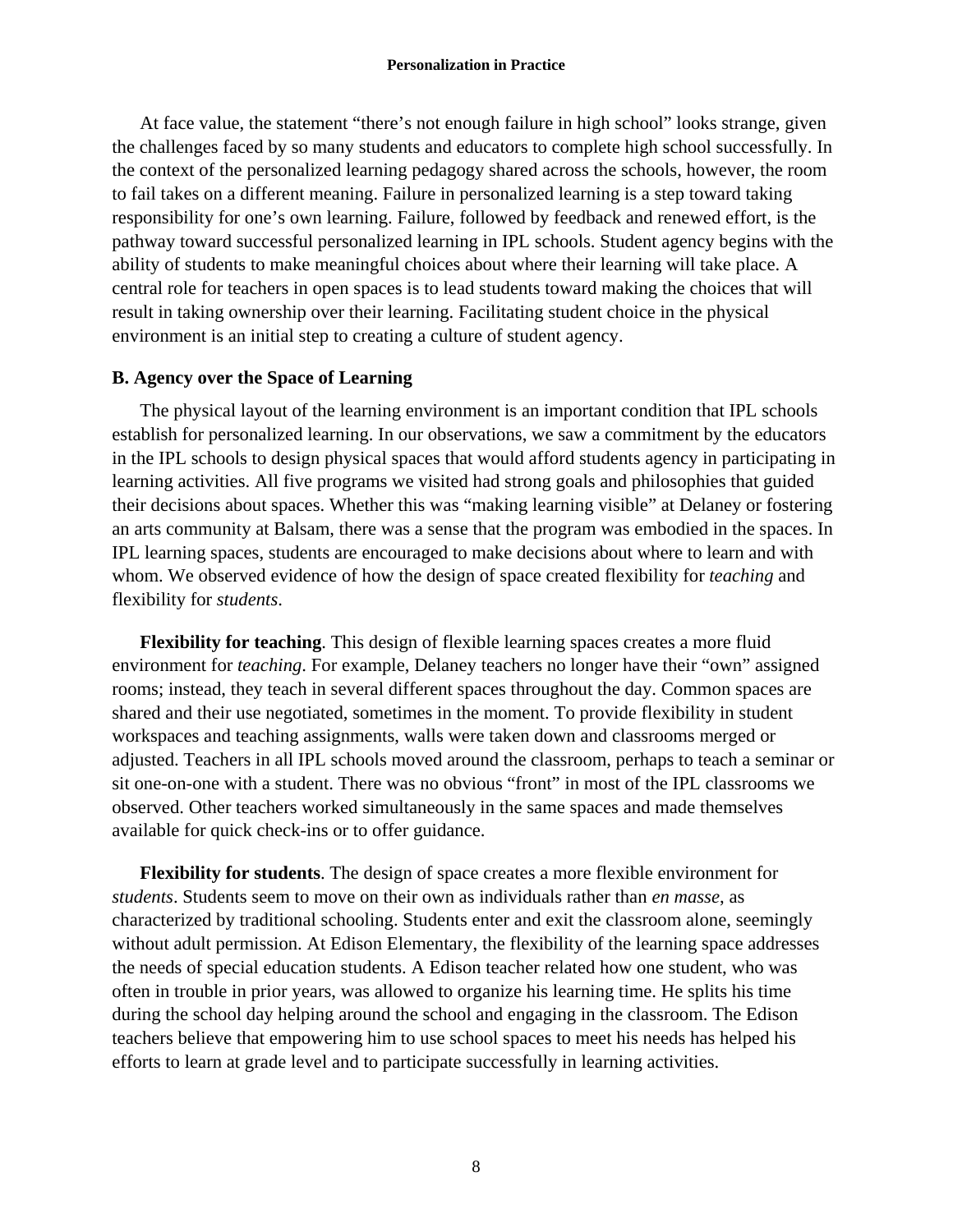Carson Middle students are free to move among learning spaces whenever they want and select the place that best suits their needs at the time, but here the norms and purposes are more articulated, particularly with designated quiet spaces. Each school designated some spaces for quiet study. The Delaney Middle School principal noted, "what we've found with open spaces is you still need quiet areas to focus." The culture in each school is strong enough that we saw evidence of students monitoring and enforcing the social norms of their learning spaces.

One Delaney student reflected, "the flexibility helps kids to be able to learn better and then get things done by those deadlines because they don't, they're not restricted to that learning style, and they can go out and learn things on their own and they can tie it back and they can get assignments done by the deadlines." Flexible space is an intentional design factor in IPL schools because it creates the space to enact personalization pedagogy. In observations of how students exercised agency over the time and space of learning, we found that the formula "failure + flexibility + feedback" described a strategy to lead students to take responsibility over their own learning.

## **C. Agency over the Content of Learning**

A key principle of personalized learning is for student interest to inform the content of learning. The emphasis on student control over the topic and direction of learning helps distinguish personalized learning from, for example, individualized learning or differentiated instruction (for a more developed discussion of the differences among personalization, individualization, and differentiation, see the National Education Technology Plan, 2010, p. 12, and Bray & McClaskey, 2013; table). Both individualization and differentiation tailor learning to student needs and abilities, but do so *for* students. The choice over the means (activities) and goals (outcomes) of personalized learning is done *by* students. This preference of *by* over *for*  learners is a defining aspect of personalized learning.

The challenge of designing learning by learners, instead of for learners, is located in a tension between schooling and new media. The tension is found in the opposition between *interestdriven* and *standards-driven* learning outcomes. In traditional progressive school models, learning is organized around student interests. Students participate with similarly interested learners, or "affinity groups," in order to master the ways of the "discourse communities," in which competent actors think, speak, and interact (for a compelling discussion of the concept of an affinity group, see Gee & Hayes, 2009). Interest-based learning expands this by exposing learners to new discourse communities to master, inviting learners to acquire new interests and opportunities for mastery.

Standards-driven learning, on the other hand, is organized in terms of what schools, professional organizations, policy makers and others think that students "ought" to know. Schools are held accountable for the degree to which learners master the content guided by standards. Students typically have little input in the development of what is considered worth learning in a standards-driven environment. The work of educators is to develop learning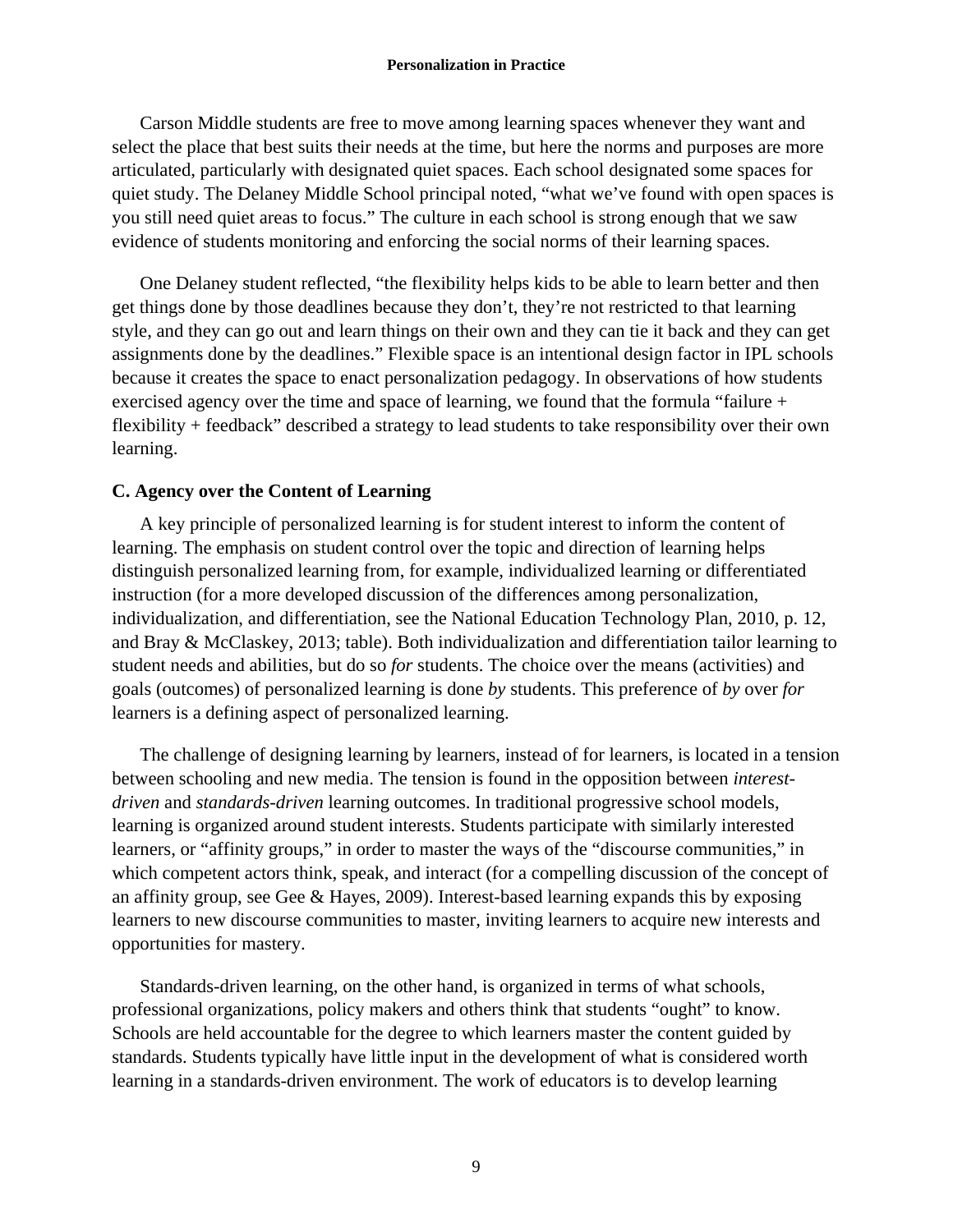environments and practices that persuade students that the standards-based learning is really in their interests.

In our study, we experienced a range of strategies for how IPL schools invited students to help determine the content of their learning. The general tendency was for schools to distinguish between student control over choosing the *means* of learning vs. the *goals* of learning. Most schools allowed a wide range of student choice over the means of learning—over the activities that filled the daily student schedules. However, most schools determined the goals of learning. This balance allowed schools to design for interest-based learning in student choice over the means, and standards-based, school-determined control over the ends of learning.

What does it mean for students to have a choice of means, but for schools to have a choice over ends? When considering how traditional schools structure choice, students typically have some control, with their families, over the kinds of classes they would like to take (required course vs. electives), and, at a more basic level, the kinds of schools they attend, and whether to participate in the learning activities provided by that school. The IPL schools presented several additional dimensions of choice over the content of learning. These were bounded by parameters –or fences–that were defined by pedagogical commitments of educators in the school. This freedom within fences was expressed in two dimensions: *daily activities*, and the more elusive choice over the *outcomes* of learning.

**Choice over the daily activities of learning.** All IPL schools presented examples of how students organized the daily activities of their schedules. IPL students were observed designing learning pathways—the means through which learning goals would be accomplished. Even when targets were prescribed, students in personalized learning environments exercised some control over the design of their learning pathways.

Anderson High students get a "menu" of activities at the beginning of each week. Students use a computer-adaptive curriculum program to organize a variety of pathways toward learning targets. Students do not have a choice about the required activities, but they are able to choose the order in which they complete prescribed objectives. One educator described how "it's like going to a restaurant: What will you have? You have to eat everything by the end of the week, but what will you have today?"

Edison Elementary students are given weekly learning targets on Google sheets, and then they decide for themselves how to sequence the work. They can elect to attend seminars if they believe they need extra instruction or support on a topic, work in small groups, or work independently on computers or through individual study. Edison teachers monitor their students' productivity and steer them in productive directions when necessary. We saw one student sitting on a couch and acting unsure about what to do. The teacher suggested that he should, "reread the story, and highlight it, so you can come to seminar ready." These interactions between agency and guidance allow students to establish a network of support to make their decisions.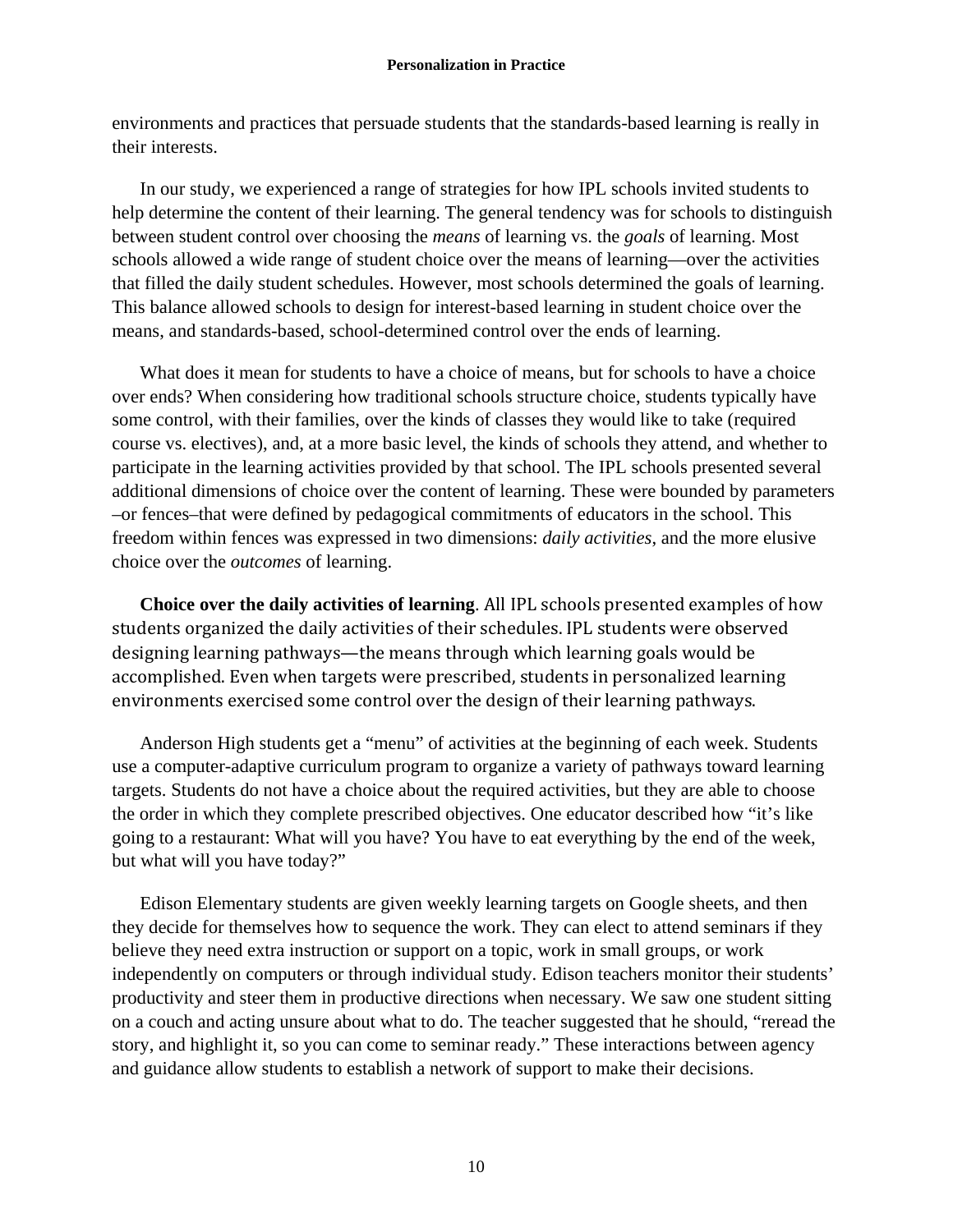Carson Middle students also have control over the order and social aspects of daily learning activities. While there are some required activities throughout the day (all-school meetings, silent reading time, etc.), there is also a large amount of free-choice time. Students can decide if they want to work on their tasks independently or in small groups. Collaboration can range from simply asking peers for their opinions, to discussing content with the aid of whiteboards, to producing a product together. But Carson students also recognize the standards-based boundaries. During an interview, two students discussed where their agency comes to the fore during their learning processes:

*Student 1*: You still have to follow the standards for Common Core.

*Student 2*: So, for example, in science and social studies we are all doing the same things. We all take the same tests and basically do the same assignments. Um, the freedom that we have in it is the resources we use, and then if we do any projects like a presentation, for example. We get to choose what aspect of that unit we want to explore more into.

As one teacher explained, while most students follow the teacher-selected curriculum, there are alternatives for students who don't feel like the options suit their needs. Choice over the nature and sequence of learning activities is seen as an important step toward helping students take agency over their work.

**Choice over outcomes of learning**. IPL students may have some choice over learning activities, but, as they are still public school learning environments, standards continue to rule over learning outcomes. The accountability policies of the past 20 years require schools to organize learning in terms of content standards. Mandatory standardized tests for public school students also reign in the world of personalized learning. Each school in our sample regarded state tests as a required metric of quality for all students. The Northwest Evaluation Associations' *Measures of Academic Progress* (MAP) is used across the schools as a tool to provide just-in-time measures to inform a variety of decisions about designing the student learning program. Anderson High, for example, used MAP to admit students into its personalized learning program, group students for learning activities, assess the progress students were making, and determine when students could return to the mainstream academic program.

Outside of literacy and math standards, however, students have more choice about their learning outcomes. In many schools, science and social studies classes can be repurposed by educators to serve as further occasions for students to develop basic literacy skills (e.g., Au 2007). Some IPL schools used these subjects, along with the arts and business, as opportunities for students to design their own learning outcomes.

Carson Middle students, for example, have freedom to choose the means and the goals of their learning with their 20% project (modeled after Google's successful program by the same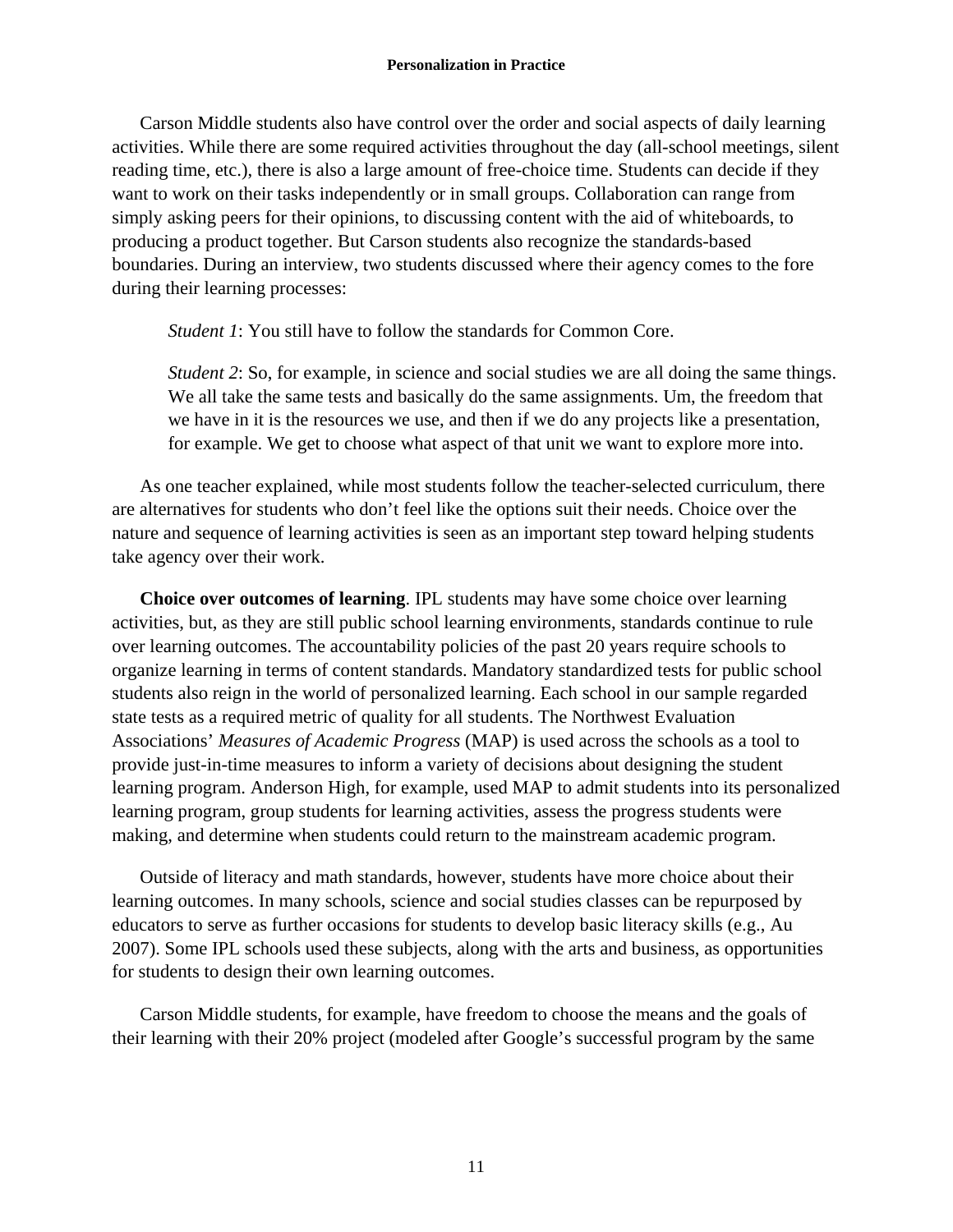name<sup>3</sup>). We observed an assignment where students were invited to develop new media representations in their 20% project. Students talked about their choice over representing outcomes:

*Student 1*: "You get to choose how you present it, like some people make like a musical, or they did a play to kinda show what they had done."

*Student 2*: "And people can make a presentation, a poster—"

*Student 3*: "A model—"

*Student 4*: "Anything!"

 $\overline{a}$ 

They are tasked with making a difference in the community by finding a way to complete this sentence: "Wouldn't it be cool if…?" and have control over their choice of topic, research methods, and summative presentation so long as the project is connected somehow to or with an external community partner. When one student at Carson talks about his 20% project, he gets excited about the process he's planned: "I'm building my own vending machine actually. And I'm modeling it first, and I'm kind of using a blueprint to model it out, and then I'm going to build it. I'm not going to go right into building, I'm probably going to model it, and then get all of my supplies."

Delaney Middle School students can choose the topic and format of long-term writing projects. One student decided to write about homelessness—an issue about which she is very curious—and plans to send her essay to the government office to request action on her findings. Delaney students can choose a world culture/art or business pathway and design a project to achieve the learning goals they specify. They then partner with someone from the other art/business track. Each group is given resources to produce a tangible product. They then pitch their idea to a community of entrepreneurs. The project ensures that students see their initial interests to fruition and enables them to experience what it is like to turn an artistic inspiration into a marketable product.

Balsam High School comes closest to an interest-based learning goal model for students. All Balsam students choose the path and the proficiencies for their learning. Students consult with teachers to maintain an e-portfolio that allows them to organize the kinds of expertise they need to achieve their learning goals and to assemble a coherent selection of proficiencies that serve as graduation outcomes. Balsam students not only select from available seminars, they also work with teachers to develop seminars that can be taught by teams of students and teachers. This flexible approach to "what needs to be learned" reflects the Balsam approach to student agency over learning outcomes.

<sup>&</sup>lt;sup>3</sup> For a brief overview, see  $\frac{http://www.nytimes.com/2007/10/21/jobs/21pre.html?_r=0}$ ; and http://www.iteachithink.com/2012/07/give-your-students-20-time-to-do.html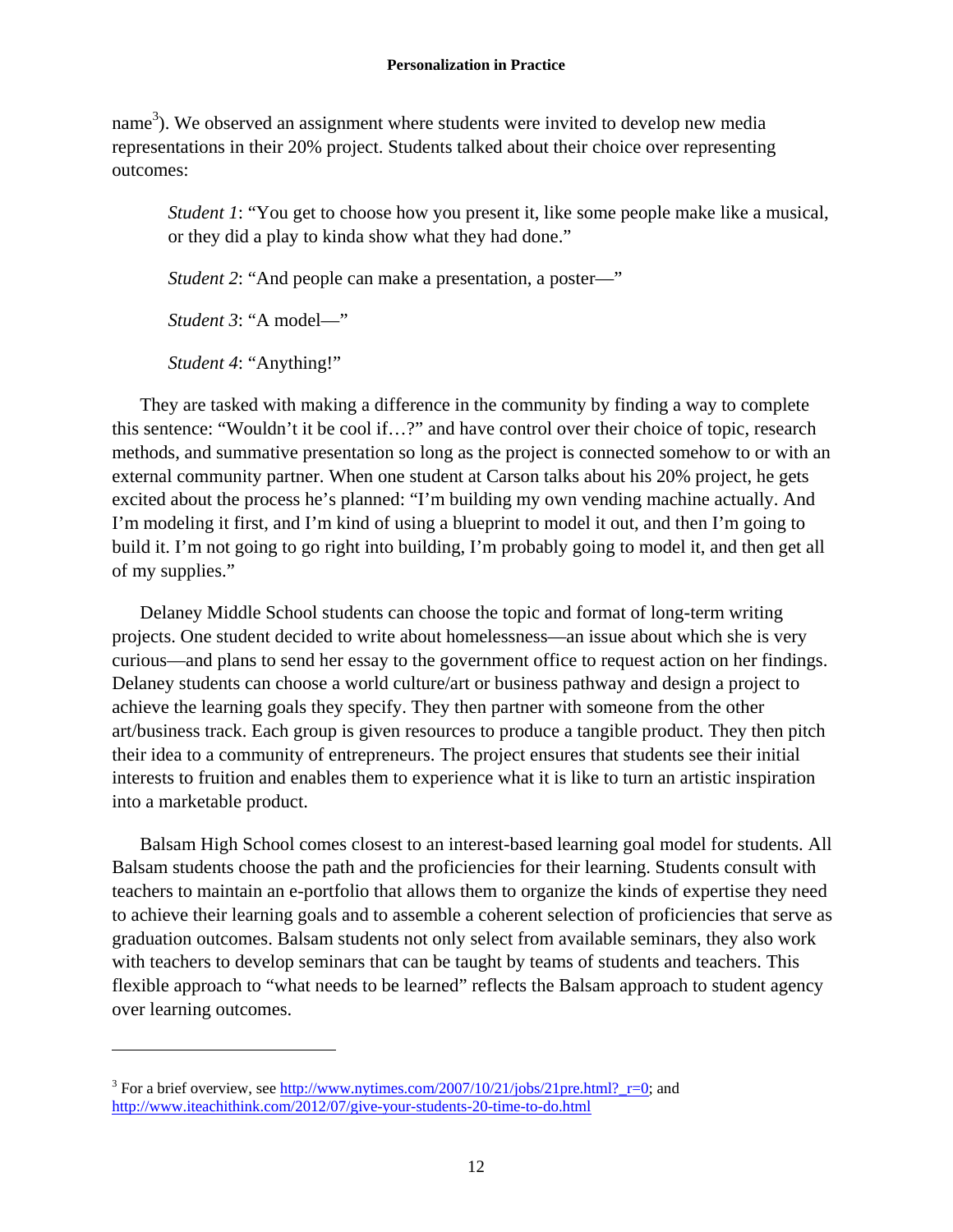Even at Balsam, though, standardized proficiencies in math and literacy are required. Balsam teachers work with students to seamlessly integrate the required outcomes into interest-based learning trajectories. For example, a math, an English, and a social studies teacher developed a seminar in gamification—using the principles of game design to make other kinds of social activities engaging. One student, who had been struggling with the program, used his passion for massively open online gaming to engage in the new course development. Through calculating the background models for game success (e.g., theory-crafting; for a discussion of theorycrafting, see Choonatanom & Nardi, 2012), the student was able to advance toward his learning proficiencies as well as make progress toward his Algebra 2 learning goals. These kinds of collaborative practices help Balsam educators and students balance student interest with required school outcomes.

IPL educators develop learning environments that encourage student agency around the time, place, pace, space and outcomes of learning. As public schools, however, IPL educators continue to take responsibility for guiding students toward socially required outcomes. All learning environments have features that can be used to enhance or to diminish learner agency. IPL educators see the design challenge in terms of how to use the environment to develop a culture in which learners can take control of their learning process.

## **Question 2. How Do IPL Schools** *Shift the Role of Educators* **to Support Personalization?**

Personalized learning opens up new possibilities for the role of teachers in student learning. The pedagogical commitments of personalized learning require teachers to reframe their role from presenters to facilitators of information. When teachers help students design personalized learning plans, their role is to support learner efforts to assemble meaningful learning opportunities, and to guide students toward the ability to make good choices about their learning. This is not to say that teachers abandon their conventional role as presenters of information. It does suggest, though, that teachers use their time for presentation as a complement to student efforts to organize learning activities, rather than the main event of classroom activity.

The issue we explore in this section involves the changing role of the teacher in personalized learning schools. Our research led us to a key insight about a change in the relation of teachers and students in the IPL schools—the role of *consultation* in the design of the learning plans and goals.

## **Consultations with Students**

Our research with the IPL schools points to an intriguing new development in how teachers use data to inform instruction. In the past decade, teachers were able to integrate new sources of information *about* students into learning plans *for* students. The IPL schools are beginning to provide evidence that teachers are using data to construct learning plans *with* students. This shift from planning *for* students to planning *with* students is consistent with our observations about the IPL schools commitment to spark student agency in the learning environment.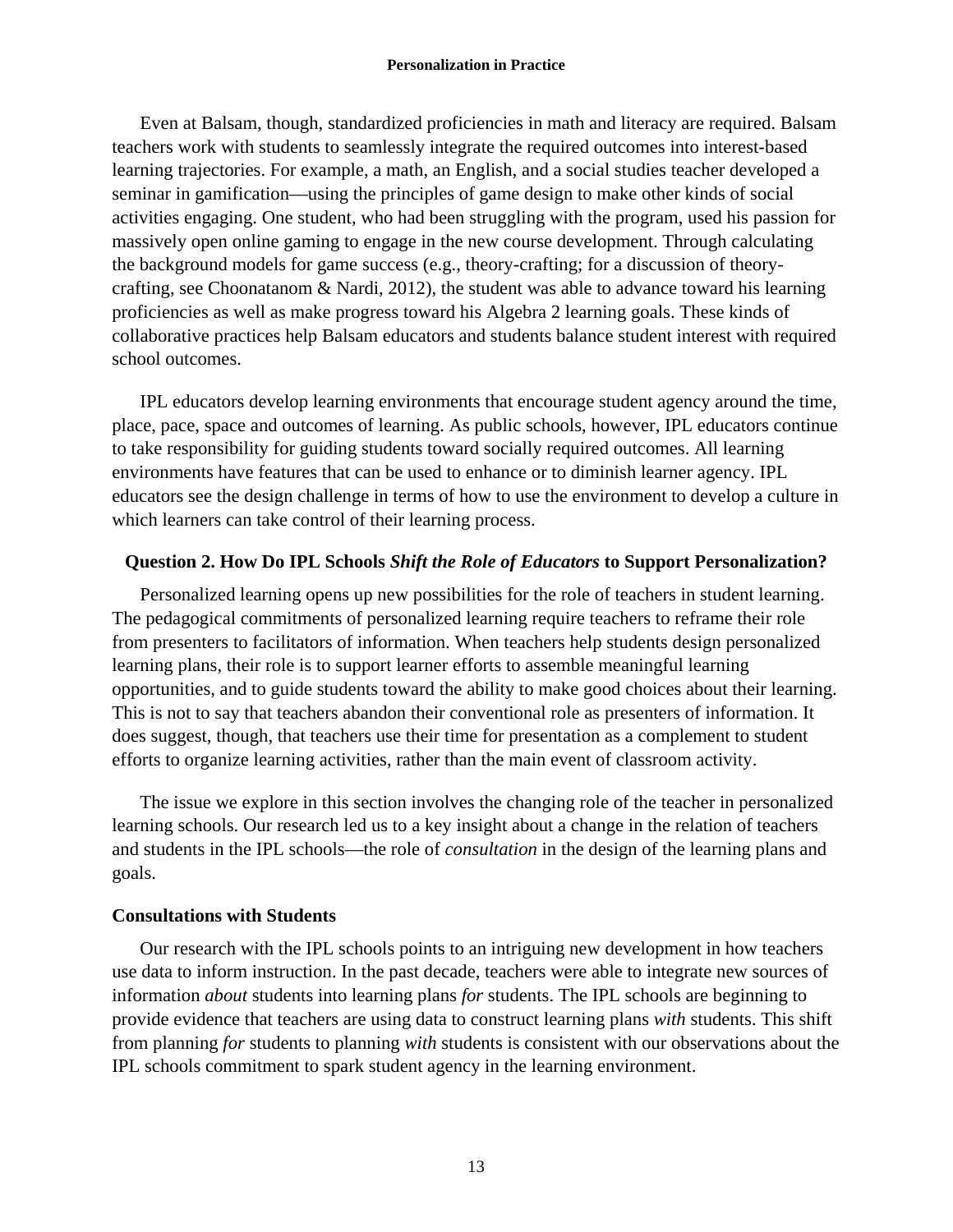We observed teachers consulting with students to design learning plans. Each school implemented some form of one-on-one conference or advising time that resulted in—and was then guided by—a personal learning plan.

Each Carson Middle student meets weekly with a teacher. The discussions range from progress on learning goals to problems with particular assignments. Other teachers in the program can leave notes for the advisor to talk through. The advisor documents the conversation in a Google doc and helps troubleshoot issues and guide students. The consultation concludes with a revised set of instructional goals for the student to achieve that week—which serves as the personalized learning plan.

Edison Elementary teachers have daily data meetings to review running records, high frequency words, and skill mastery, along with approximately five other indicators. Consultation focuses on presenting the results of these meetings to help students reflect upon progress and design of learning goals. Edison teachers call this time "conferring" and emphasize that it is at the heart of developing the student-teacher relationship. One teacher explains that conferring is the place where "students construct individual goals, and they can work toward those goals at their own individual pace, so you can make sure … that this student understands a concept before they go on to the next concept."

Balsam High students have weekly consultations in their mentor groups, which include oneon-one talks with their mentor. Balsam consultation has a virtual component—the school instructional information environment—which tracks participation, portfolio contributions, scheduling and goal setting. In-person and online consultation supports students in making decisions on how to manage their time as well as allows advisors to document progress and flag concerns.

Consultations serve as opportunities for students to have more independent assistance with their work and get help from teachers at the students' level. These individual conferences also guide the students and teachers in deciding the pace and path of students' learning by working on their individual learning plan.

## **Data-driven Discussions**

The data used in conferences in the elementary and middle schools were typically presented in terms of how teachers interpreted the information for student learning plans and goals. In the high schools, we observed more direct interactions between teachers and students around the learning data collected by educators in the school.

At Anderson High School, students review results of their MAP tests with educators. Students are expected to use their achievement data to structure the interaction with teachers (and parents) to explain their progress. Consultation at Anderson focuses on the continuous development of this data-driven portfolio, which eventually includes college and career documents, such as a resume, letters of recommendation, and personal essays.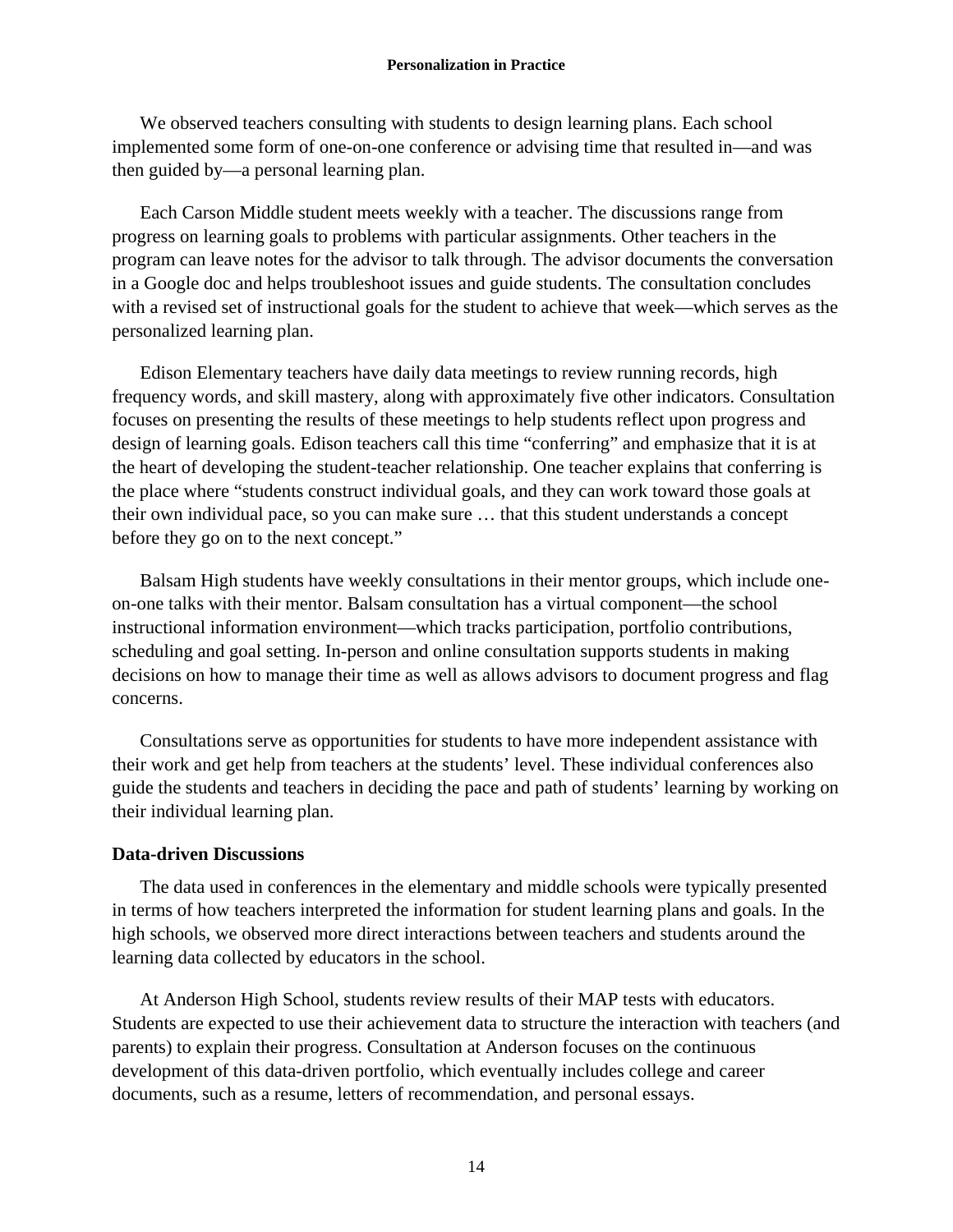Consultation at Balsam holds students responsible for interpreting and presenting the results of achievement data to educators. For example, the ALEKS computer-adaptive math curriculum program generates data on student progress. The math teacher teaches specific seminars on specific math content. Students work through ALEKS to show mastery. Students monitor their progress at their dashboard, which shows the amount of hours spent each week as well as how many targets have been attempted and accomplished. While the teacher uses the aggregate data in ALEKS to determine when to teach "mini-lessons" on the content, students interpret and present their outcome results as evidence of progress to teachers in consultation.

In each of these cases we observed how instructional planning is reframed as an activity with students. Further, as we observed in the high school settings, the same data used by teachers to measure student progress are also what students use to make a case for their instructional plans and progress. This is not to say that instructional planning unfolds only among teachers and students. Our conversations revealed that much of teacher preparation time is dedicated to organizing this collaborative work among students and colleagues around data.

Consultation served as a foundation for integrating formative assessment into the teacherstudent interaction. A Balsam teacher talked about the sheer number of interactions over the course of the year that built this foundation: "[we have] lots of online conversations at [Balsam]: I would say it's a thousand conversations. Or even electronic conversations. If they're typing something formally on Google docs, I'm commenting and sending it back for revisions." In the IPL schools, the number of interactions around teacher-student consultation about the means and the goals of learning, as well as about data on progress indicators, is intended to shift the nature of the interaction toward helping students become equal partners in their learning.

# **Question 3. How Are** *Learning Technologies* **used in IPL Schools?**

Each of the IPL schools used learning technologies to create what we called *socio-technical ecologies*. Instead of thinking of digital devices and programs as add-ons to an existing instructional program, each IPL school selected and integrated tools into a coherent approach to transform teaching and learning. In some cases, organizations were already moving toward new practices, and technologies extended the application of these initiatives; in other cases, the technologies themselves sparked new approaches. Mature socio-technical ecologies develop routines that allow actors to collaboratively focus on the work of the organization—in this case, teaching and learning—rather than on the features or limitations of the tools.

New media technologies played a central role in allowing schools to manage data, coordinate instruction, and open classrooms into the wide world of real-life learning opportunities. However, as we were consistently reminded in our research, these new tools could serve learning needs when situated in schools organized around powerful pedagogical commitments to personalizing learning for all students. As a Carson teacher explained: "technology supports the model, but it doesn't define it. This is a pedagogically driven innovation and technology helps manage the information and take it to scale."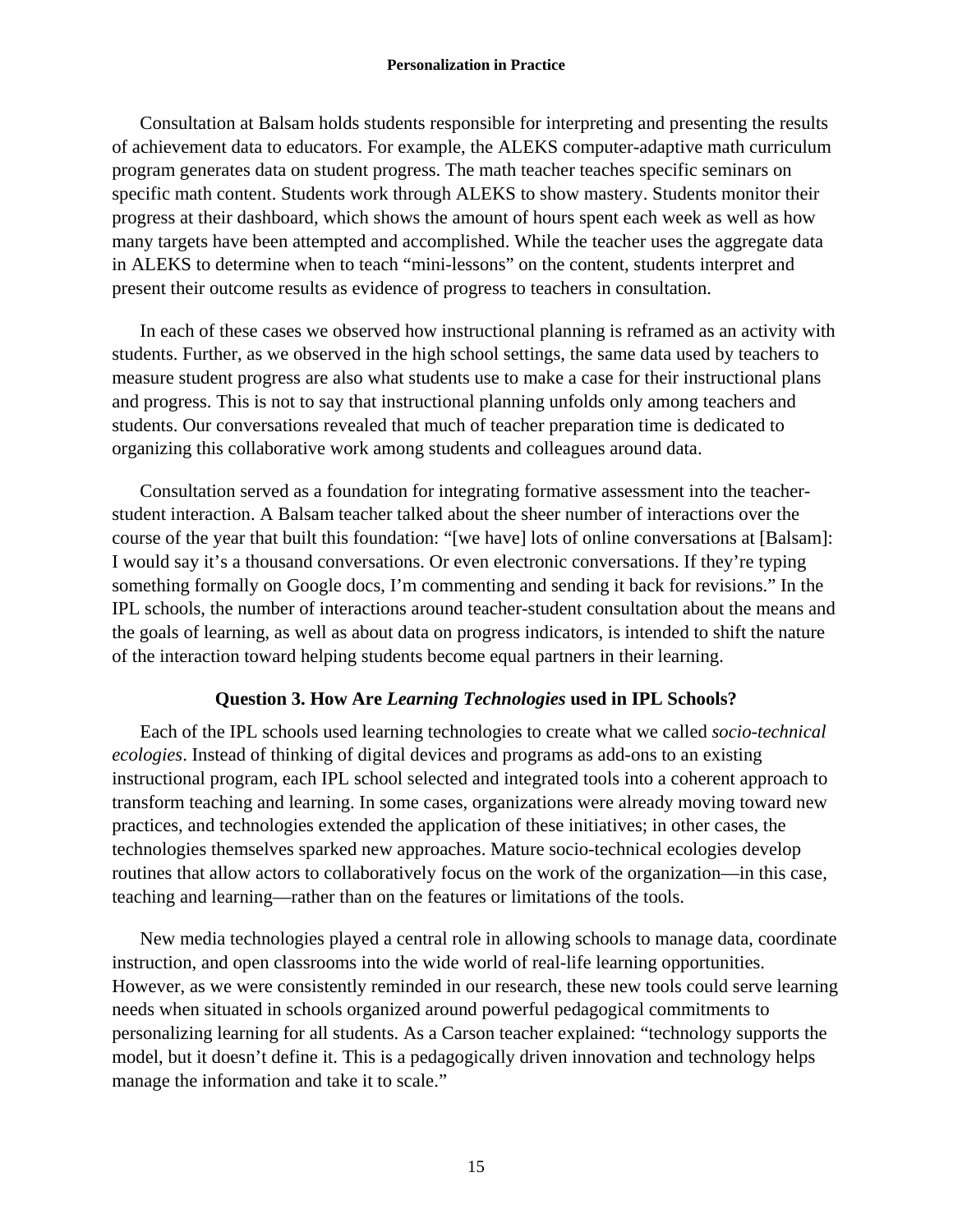As we discuss below, educators and students used these tools together to create sociotechnical ecologies around personalized learning. At a general level, the technologies were used to organize independent student learning that created time and space for educators to engage in consultation and facilitation activities with students. The technologies, especially the computeradaptive tools in math and reading, expanded the power of educators to provide meaningful differentiation in the classroom space. The technologies bought space and time for the kinds of customized learning activities that define quality-differentiated learning. In the following sections, we provide examples of how each kind of technology looked in practice.

In the socio-technical systems we observed, learning technologies served several key functions:

- a reliable network of **information management and productivity tools** to support the day-to-day work of both educators and students;
- **computer-adaptive assessment** and **curriculum programs** that individuated skill and content development learning in math and reading;
- **digital media spaces** to foster creativity in activities such as gaming, coding, performance, production and making.

# **A. Information Management and Productivity Tools**

 $\overline{a}$ 

Like most  $21<sup>st</sup>$  century organizations, the IPL schools were awash with digital technology tools. Each school had programs for student information, scheduling, productivity, portfolios, assessment and creativity, on a number of different platforms including computers and mobile devices.<sup>4</sup> Table 2 provides an overview of the tools that we observed in practice across the IPL schools.

There are several interesting insights about the range of technologies in use in IPL schools. The diversity of tools reflects a user-controlled (vs. vendor-controlled) marketplace in which IPL schools select tools from a variety of vendors for a variety of purposes. The availability of tools—many of them free to use—encourages educators to experiment with tools that meet the needs of teaching and learning. The peer communities in which IPL educators participate (facilitated, in part, by the IPL) also act as "recommendation engines" to consider the kinds of tools already being used in other schools. Finally, increasing platform-independence of many of these tools invites schools to develop a constellation of technologies where educators (and

<sup>&</sup>lt;sup>4</sup> By and large, schools took the responsibility for providing technologies for learning to their students. However, three of the schools discussed Bring Your Own Device (BYOD) policies for students to use technologies from home to complement the tools provided by the school.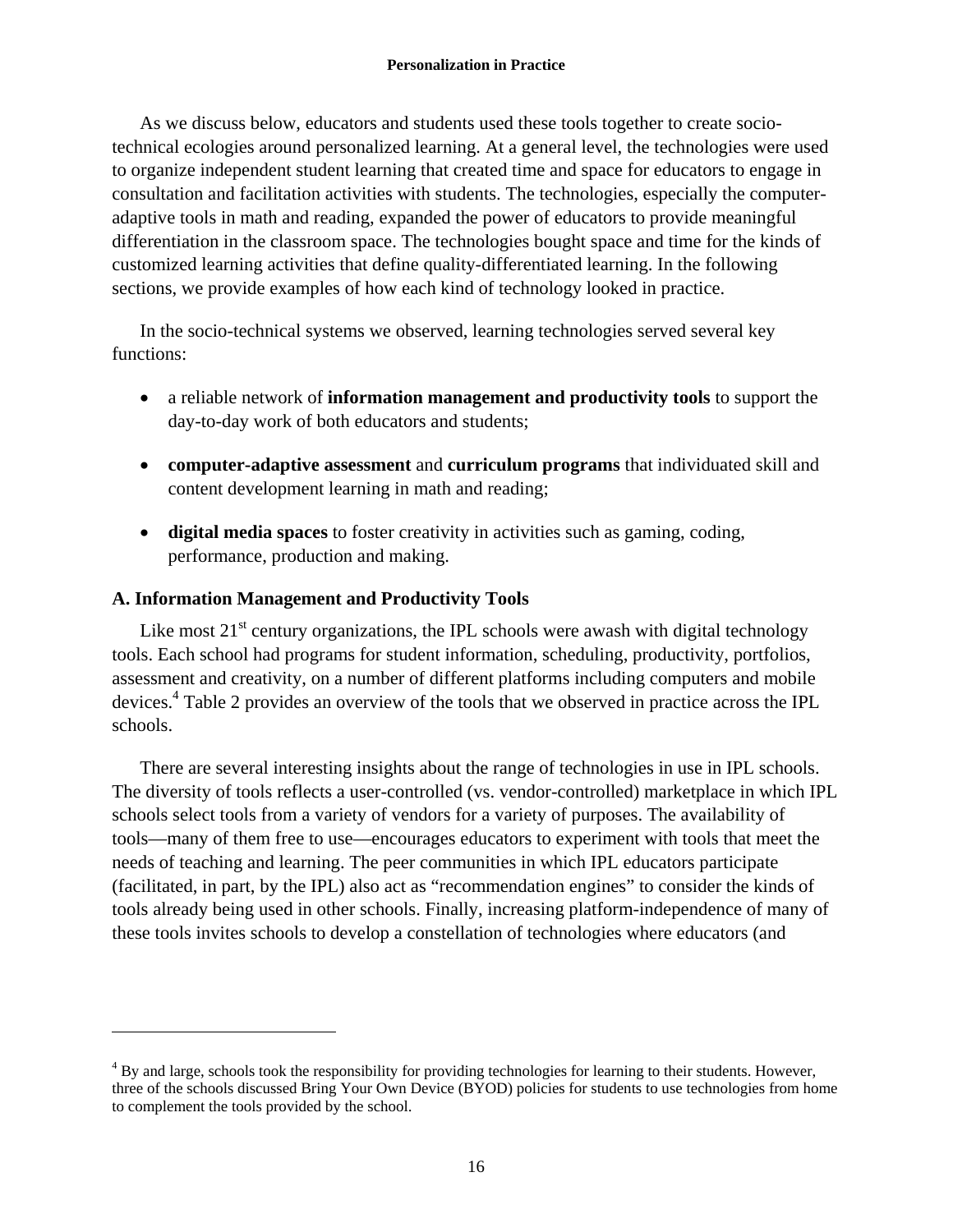learners) can select the tools that fit teaching and learning needs. These tools complement and extend the environment the school can provide to support student learning.<sup>5</sup>

| <b>Productivity</b>        | Learning<br><b>Management</b> | <b>Computer Adaptive</b><br>Learning (CAL) | <b>Assessment</b> | <b>Content</b>   |
|----------------------------|-------------------------------|--------------------------------------------|-------------------|------------------|
| <b>Google Docs</b>         | <b>MyLC</b>                   | Achieve3000                                | <b>ACT Aspire</b> | <b>BrainPoP</b>  |
| <b>Microsoft Office</b>    | <b>Google Classroom</b>       | Odyssey                                    | <b>MAP</b>        | <b>RAZ Kids</b>  |
| <b>Notability</b>          | <b>ClassDojo</b>              | <b>Acellus</b>                             | A+ Test Often     | News-o-matic     |
| <b>Google Sheets</b>       | Remind 101                    | <b>ALEKS</b>                               | Pathbrite         | Newsela          |
| <b>Google Form</b>         | <b>Epiphany Learning</b>      | <b>Think Cerca</b>                         |                   | YouTube          |
| <b>Google Presentation</b> | <b>Career Cruising</b>        | Core5 (Lexia)                              |                   | <b>Free Rice</b> |
| Keynote                    | <b>Project Foundry</b>        | <b>Edgenuity</b>                           |                   | Coursera         |
| Powerpoint                 |                               | <b>TenMarks</b>                            |                   | <b>BuzzMath</b>  |
|                            |                               |                                            |                   | <b>Discovery</b> |
| Prezi                      |                               | <b>IXL</b>                                 |                   | <b>Techbook</b>  |
| iMovie                     |                               | <b>DreamBox</b>                            |                   | Everfi           |
| <b>Weebly Website</b>      |                               | <b>Khan Academy</b>                        |                   |                  |

|  |  |  | Table 2. IPL School Technologies |  |
|--|--|--|----------------------------------|--|
|--|--|--|----------------------------------|--|

 $\overline{a}$ 

# **B. Computer Adaptive Assessment and Curriculum Programs**

All of the IPL schools used some kind of computer-adaptive learning (CAL) tools. These have become popular in many schools as a way to provide quality instructional activities at the level at which the student is learning. CAL tools build on research in cognitive tutoring and learning trajectories to assess the current skill level of the student and provide instructional examples and suggestions that guide learners toward desired outcomes (for a review of the history and current applications of cognitive tutoring tools to support teaching and learning, see Dede, 2014 and Koedinger & Corbett, 2006; for a discussion of research on learning trajectories, see Daro, Mosher, & Corcoran 2011). Programs such as Achieve3000, DreamBox Math, TenMarks, ALEKS Math, and Khan Academy all use aspects of CAL research to create engaging learning pathways for students. Automating the instructional trajectory allows students to progress at their own pace in a customized learning space.

**CAL and differentiation.** The schools use of CAL tools in everyday practice reminded us of a next generation of differentiated learning practices. Differentiation emerged as an instructional

<sup>&</sup>lt;sup>5</sup> A further research question would be to document the tools that educators and learners use that may not be supported explicitly by the school. New media learning is marked by the ability of learners to design their own environments from the social media, information, making and communication technologies used in everyday life. In a traditional model, the schools are responsible for supplying the learning environment and resources for students. In new media environments, successful learners assemble their own learning environments out of tools both provided by the institution and available in general circulation. It would be interesting to know the kinds of tools learners use to complement what schools provide in personalized learning environments (maybe in comparison to students in traditional education environments).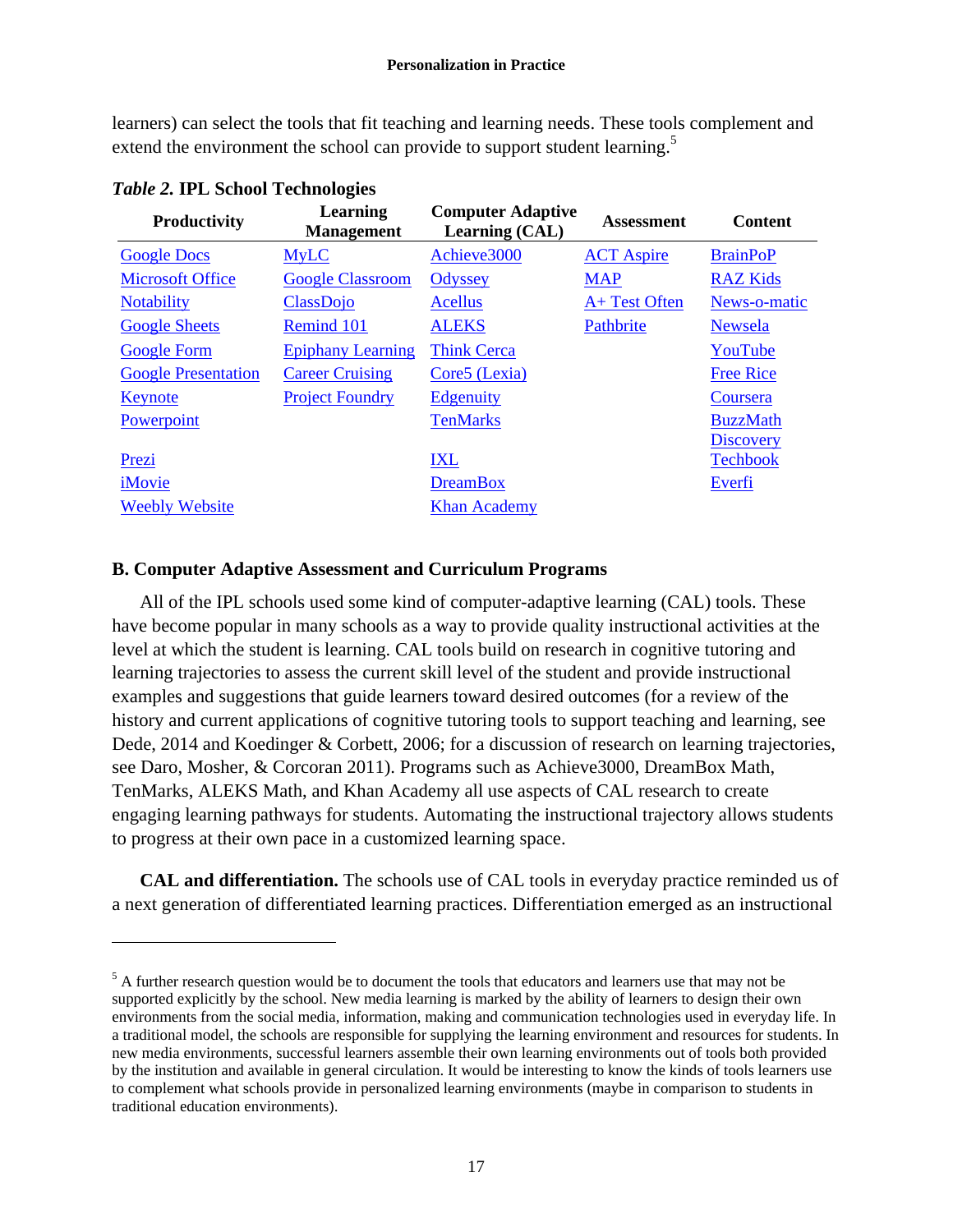strategy in the 1990s to meet the different learning needs of students in an inclusive environment. However, effectively implementing differentiation in classrooms stretched the ability of many teachers to adequately assess and address the wide variety of learner needs in the design of everyday lessons (for a discussion of the research on differentiation as an instructional strategy, see Subban, 2006; also see Delisle, 2015 for a discussion of the difficulties of successfully implementing differentiation in classrooms). IPL schools primarily used CAL tools to create autonomous "learning stations" in classrooms where some students would engage in selfdirected activities while others worked directly with teachers (or with one another). In effect, CAL technologies allowed teachers to offload some of the diagnostic and instructional demand for differentiating learning onto programs designed around students' demonstrated needs. This usage led us to think of CAL integration as a new form of differentiated instruction that engaged students in technology-driven learning activities as a method of providing quality learning experiences while redirecting teacher attention to students with other learning needs.

In several of the IPL schools, students would use CAL programs to create learning pathways in math or reading, and accessed the programs during the school day (and often at home) to practice core skills. The CAL system tracked student progress and reported to both students and teachers about where students struggled and where they were succeeding. Educators could then use time freed up by CAL programs in several ways. Sometimes when teachers noticed that many students were struggling with a particular concept they organized a lesson to discuss the idea. Other times teachers used the time students spent on CAL programs to engage in consultation with other students.

Several IPL teachers spoke about the power of CAL tools for teaching. One Balsam teacher said, "for every teacher that gets concerned about the role of technology, I would say that actually the technology makes the teacher more relevant and more valuable in the class, not less." Providing diagnostic information on trends in student understanding allows teachers to focus on where help is needed by spending teaching time actually teaching relevant content and then allowing students to work through the program toward mastery. Using the CAL tools meant that some teachers did not spend as much time creating tests or grading. Students used data from the system to monitor progress at the program dashboard, which shows the amount of hours spent each week as well as how many targets have been attempted and accomplished.

**Limits of CAL tools.** There were limits to the effectiveness of using the CAL programs as stand-alone learning tools in the IPL schools. First, CAL programs only existed in certain subject areas. In our observations, CAL programs were used most widely in math, with several programs (Achieve3000, for example) used in reading, but few options for content areas such as science, social studies and the arts. The limited scope meant schools that relied on CAL programs as primary learning technologies taught without analogous tools in other subject areas.

Another limitation was on the depth of instruction. A Delaney student said that the CAL program "skims the surface, it doesn't go as in-depth as the teachers would like. Teachers use [it] to determine what they are going to teach, they go in-depth with it." Other educators felt that the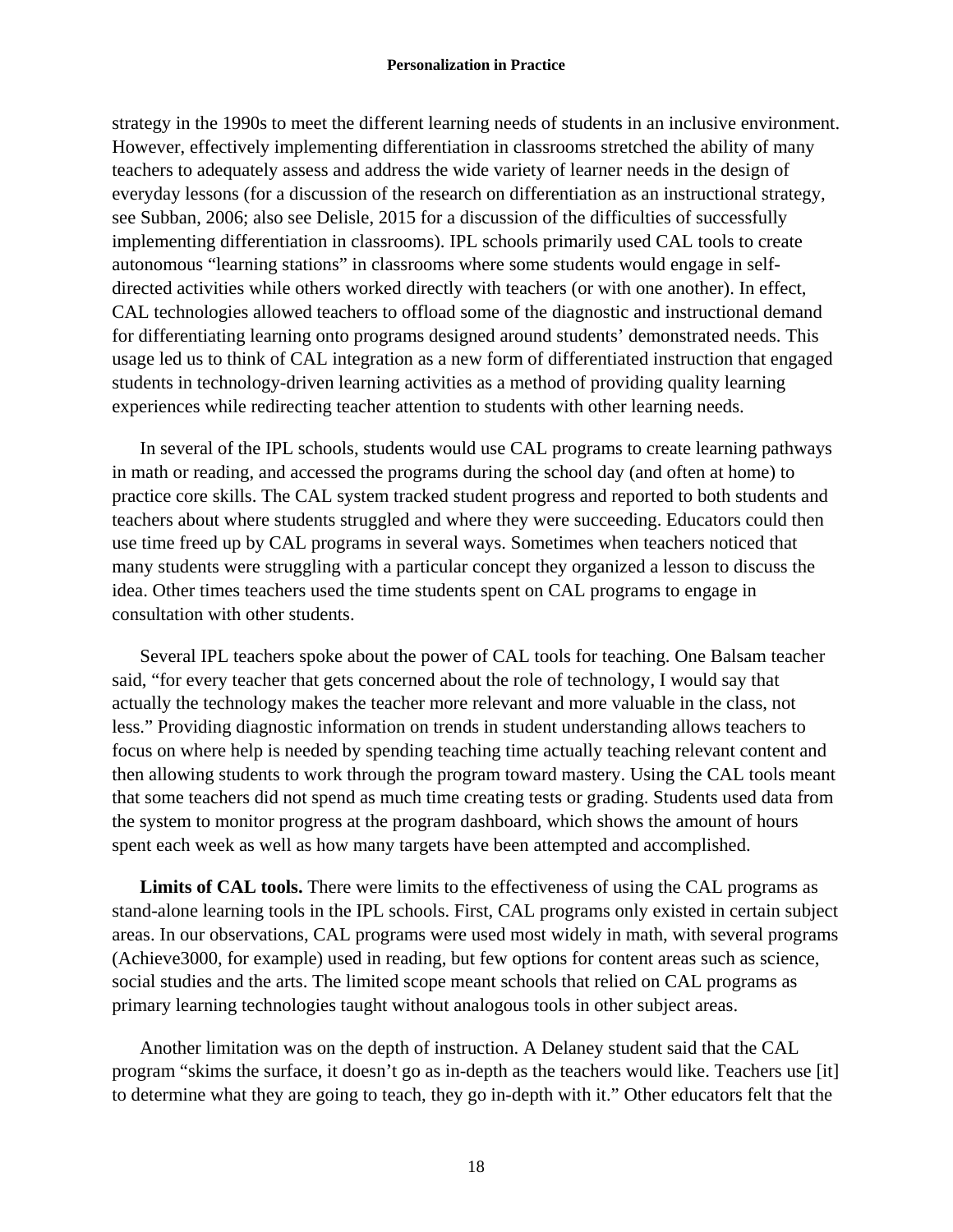programs were good for review and skill development, but that the real teaching and learning needed to happen outside the CAL environment. We consistently found that educators used the instructional applications as starting points of learning. At Balsam, the science teacher introduced the basic concept of the lesson first, and then used questions like "What have you got so far," "Are you on the right track," "Let me read what you have so far" "Okay, try this, go into this classroom—you're skirting the whys and hows that I want you to get to." (We saw similar examples at Carson, Edison, and Delaney.) The CAL technologies were often used to set up situations for in-depth learning of both content and the learning process itself in which both educators and students could work in their zone of proximal development. In these cases, teachers were able to differentiate their instruction by drawing on a more nuanced understanding of what their students knew and where students needed to be challenged.

# **C. The Next Frontier: Digital Media Spaces**

IPL schools also provided student access to new media design and distribution of tools such as iMovie, YouTube, Keynote and websites that helped students structure and distribute creative work. However, we did not observe many occasions where students were engaged in activities organized around media production and distribution. These activities appear to be on the horizon of the personalized learning environments we observed and may point to a future state for learners to truly direct their own learning in self-organized social and technical worlds.

Such a future may be distant for any school—even personalized learning schools. But this future is alive and present in learning environments outside of schools. Many technology enthusiasts use the ideas of *participatory cultures* and *new literacies* to describe these exciting learning spaces. Participatory cultures characterize the forms of social interaction that often arise around engagement with new media (see Jenkins, Purushotma, Clinton, Weigel, & Robison, 2007). These cultures are self-organizing communities that serve the interests of members:

with relatively low barriers to artistic expression and civic engagement, strong support for creating and sharing one's creations, and some type of informal mentorship whereby what is known by the most experienced is passed along to novices. (p. 3)

Participatory cultures typically develop around entertainment media such as video games, fan fiction, fantasy sports, social media, maker spaces and media production and sharing environments. Successful participation inducts learners into new practices, knowledge and values that come to form an aspect of the identity of learners. Successful learners become adept in new literacies that emphasize production and communication as a pathway to grammar and vocabulary development (see Lankshear & Knobel, 2006).

Both participatory cultures and new literacies rest on the concept of *interest* as the primary motive for engagement. Learners invest in new cultures to learn how to think, create and interact in ways that allow them to pursue their interests. Although many of the IPL schools allowed for some forms of digital media production, many of these activities were at the margin of the school's effort to cultivate traditional literacy and math learning. In part, this resulted from the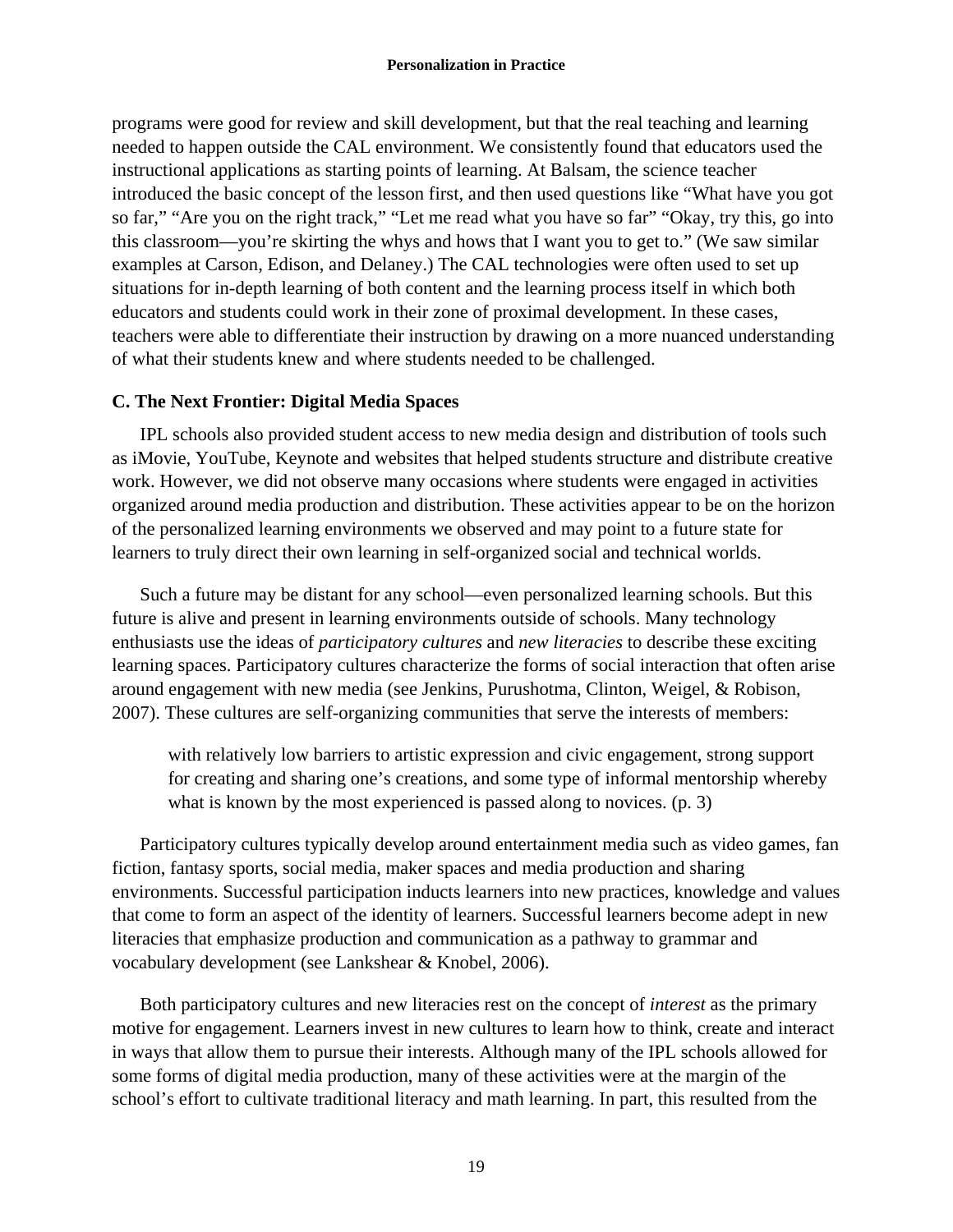prevailing school interest in guiding students to succeed on the same standards-based tests used by all schools. It is difficult to form participatory cultures in schools where learning is defined by standards, where learners ultimately have little input into the overall goals of their learning.

**Digital media and assessment.** Assessment of learning was one area where we saw student engagement with new media tools across schools. In each school, we observed students choosing how to represent their understanding (in certain assignments). Many students chose new media technologies to make their learning visible. Their ease of use of sophisticated programs allowed even elementary school-aged children to record, produce, and broadcast video and to create websites as assessments of learning. For example, Edison Elementary students were observed creating videos with iMovie and websites with Weebly. A Carson teacher describes this new media approach to student self-assessment:

We like them to be as creative as possible, and that's—that's a process that gets developed with them as well. When they first come in, pretty much all of them do PowerPoints.… And then we gradually start to get kids who want to push the bar more, as far as what they want to do. We've had a couple students who have really challenged us artistically with the way that they do things.… In the end, they'll always have the option to do something different than what we give them. So if I gave them the comic book and they really didn't want to do it, totally fine with that. They can do it some other way. *The idea being as long as we can judge it by the same rubric, totally fine with that*. So we get kids who will push the bar a little bit more. Some of them are really comfortable and fine doing a traditional assessment, which is fine too. (Emphasis added.)

This quote illustrates how, in assessment as well, personalized learning teachers sought to balance standards-based demands of schooling with the interest-based motives of personalized learning. Digital tools provided students with a range of media to express their understanding, while the quality of the representation is measured by the standards-based rubric.

**Balsam's participatory culture.** Balsam High School came closest to encouraging learners to use digital media across the school to engage in participatory cultures and learning new literacies. Balsam is an arts-based school organized around seminars aimed at developing a wide range of proficiencies. Balsam students begin by selecting a focus of interest: writing, performing arts, music, or art. This focus becomes more narrowed to the student's specific interest as they progress. In consultation with their teacher mentor, students pursue their required competencies by signing up for a variety of seminars. Even within teacher-designed seminars, students are encouraged to set proficiency goals that meet their unique needs in the context of the course.

Every seminar promotes students to pursue social and technical learning activities. Most of the language arts, social studies, and arts classes give students a wide range to explore their creative interests. Customization occurs at the individual, classroom, and school level. One Balsam student describes how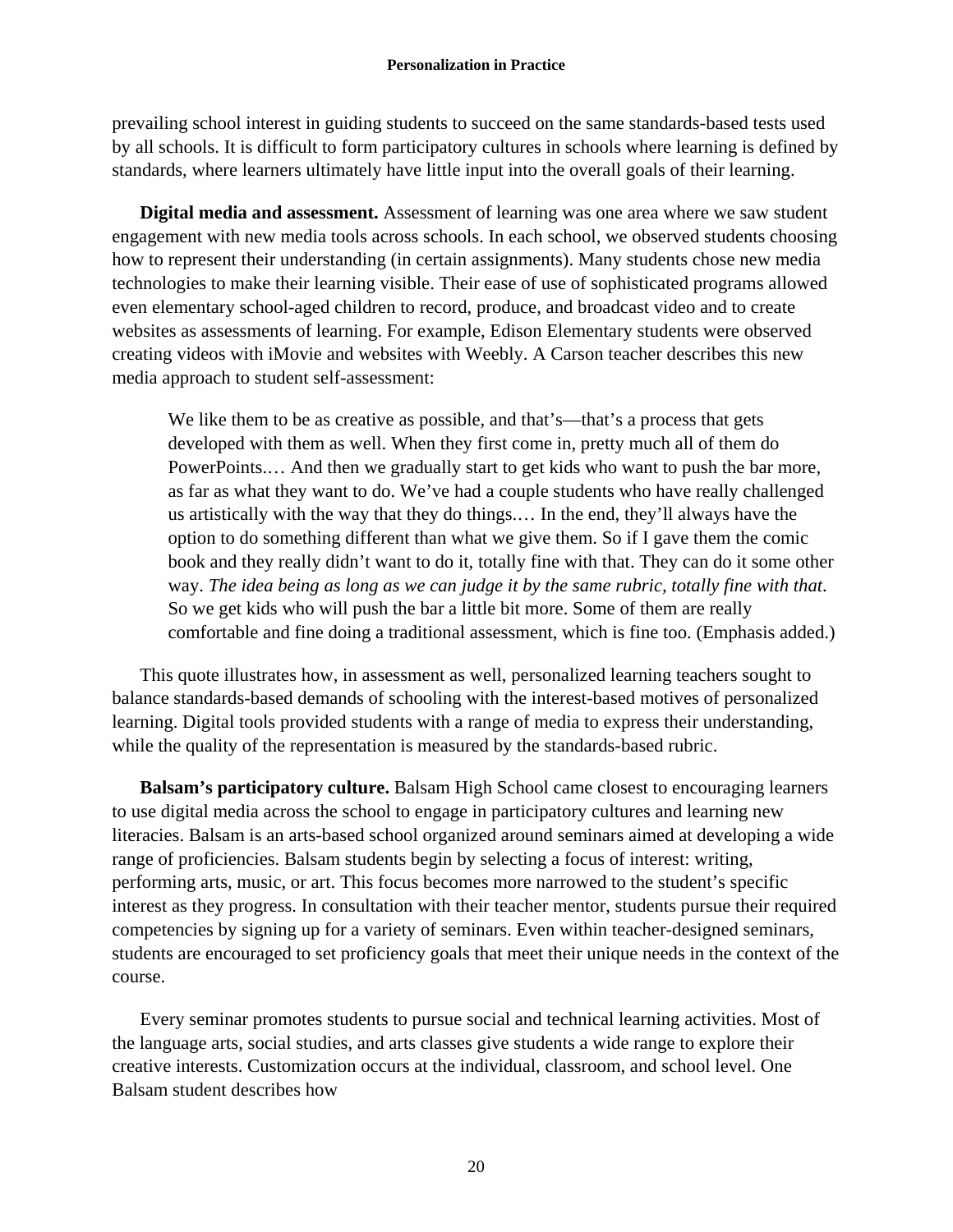people here actually have a passion for what they're doing. And the way the classes are created, it's so that the students are all interested in what's actually happening. We're allowed to suggest things for seminars. I went with my family and saw the Kofi dance company, and I mentioned it to one of our teachers, and now they're doing a seminar next series!

Students have input in not only their own assessments but also in course offerings and how the school operates as a whole. Students organize their work and coordinate feedback with mentors through the MyLC learning management tools that track plans, goals and achievements. Balsam teachers use the MyLC tools to check in with students to determine if they've developed their own timeline, designated their final project, and are making progress. Teachers and students value developing students as agents in the design of learning plans that involve students and tools in a socio-technical community.

Is the learning environment at Balsam a participatory culture? In many ways, the Balsam learning environment reflects the central themes of participatory cultures. Participants engage in social interaction around shared learning goals that reflect the interests of the learners. Production in terms of the goals of the seminars is rewarded as successful students become known as valued members of the community in the school. Beyond the CAL model, learning is defined at Balsam in terms of participation in a larger culture and acquiring new interaction proficiencies.

There are two key differences between the learning environment at Balsam and authentic participatory cultures. First, the requirement that students weave topics (such as math competencies) into their learning plans suggests that the ultimate control of learning goals still belongs to the system, rather than the learner. Second, the learning communities at Balsam are internal to the school. The wide-ranging, multi-age and multi-ability cultures of, for example, massively multiplayer online games and citizen science, stretch far beyond the walls of a particular classroom to include incredibly diverse participants from around the world. Constraining the learning environment in terms of outcomes and location positions the Balsam environment on the way toward, but not quite in, the world of participatory cultures. Genuinely learner-directed participatory cultures seem still beyond the reach of the personalized learning designs of the schools in our study.

#### **Conclusion**

This report documents several aspects of personalized learning in practice at five public schools. We found that educators in the IPL schools sought to create cultures of agency among students, engaged in regular consultations with students to collaboratively establish learning plans, and developed socio-technical ecologies that integrated learning technologies into the everyday practices of teaching and learning. We were impressed with the dedication and skill of the educators in the IPL schools, as well as the abilities of the students to speak about their roles in their own education.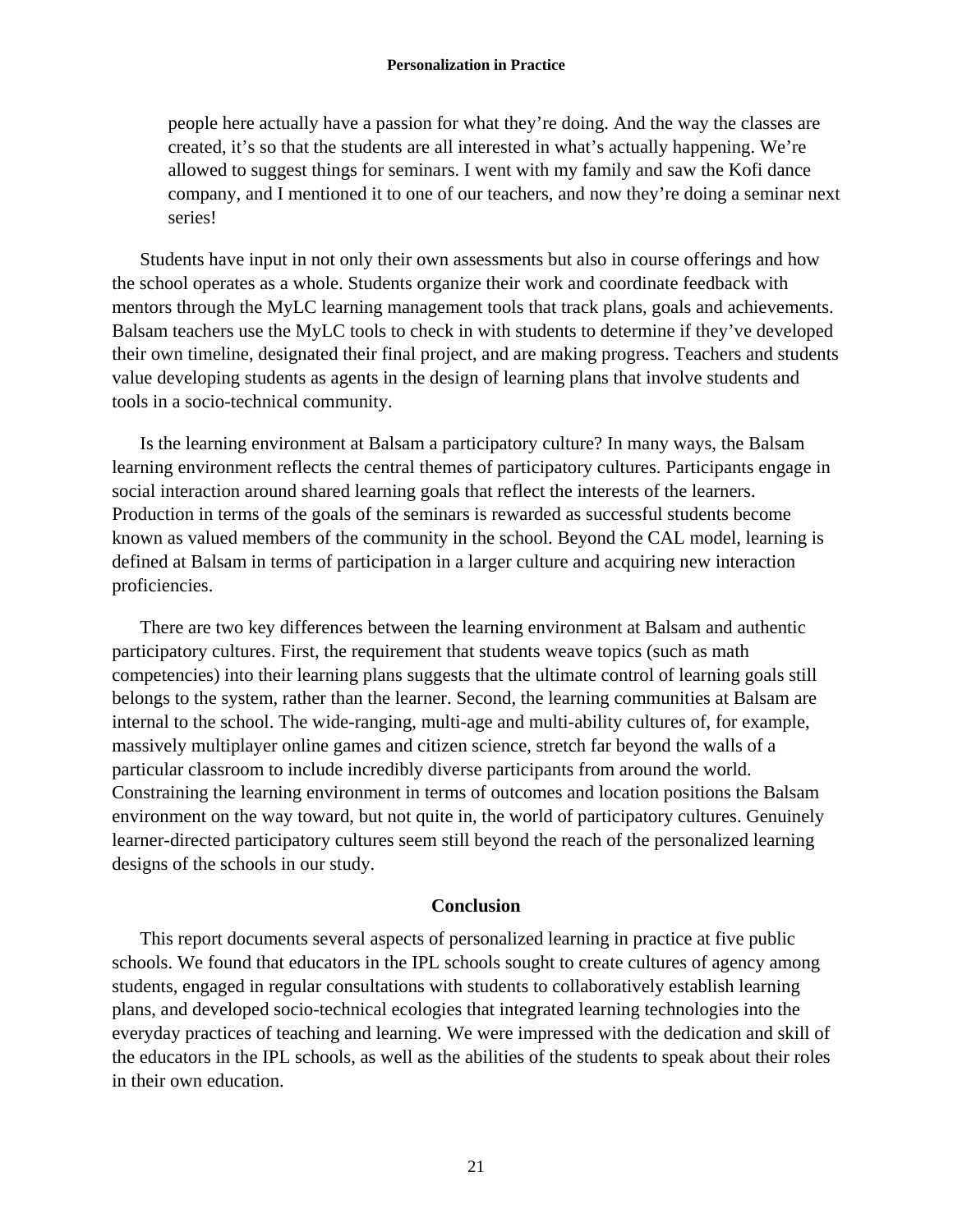The idea of balance, of freedom within fences, pervaded the data we collected across the schools. Each school seemed to understand itself as living in two worlds—the world of standards-based education where teachers and students worked together to achieve state and district mandated learning outcomes, and the world of interest-based learning where student agency contributed to organizing the time, space, means and (sometimes) the ends of learning. Each school worked toward building the capacity for student voice and choice—a culture of agency—that was supported by the design of technology-rich learning spaces. These schools included many of the characteristics of traditional public schools—disciplinary learning, school information systems, teacher evaluation, special education and behavior management issues. However, our brief visits enabled us to begin to understand how a powerful pedagogical vision of high standards and student agency was helping transform these traditional school features into an exciting approach to the design of learning environments for all students.

Because this is a preliminary study, there are many limitations to our conclusions. We need to spend more time in each school and to find the educators and students who did not experience success as well as those who benefited from personalized learning practices. We will need to ask further questions such as:

- How do teachers assemble technologies and resources to create the personalized learning environments?
- How (and whether) the practices of personalized learning benefit students who traditionally struggle in schools?
- What is the relation between personalized learning and initiatives such as special education, Response to Intervention and Positive Behavioral Interventions and Supports?
- What is the role that the regional change agent (IPL) played in shaping local school practices?
- What are the political costs of large-scale implementation of personalized learning in traditional schools?
- What are the ways in which students experience their education outside of the school setting?
- What is the role of the arts (and more broadly, informal learning spaces) in the design of personalized learning?
- How can we prepare and support teachers to facilitate personalized learning?
- How can we support personalized learning students to succeed at the next stages of their schooling?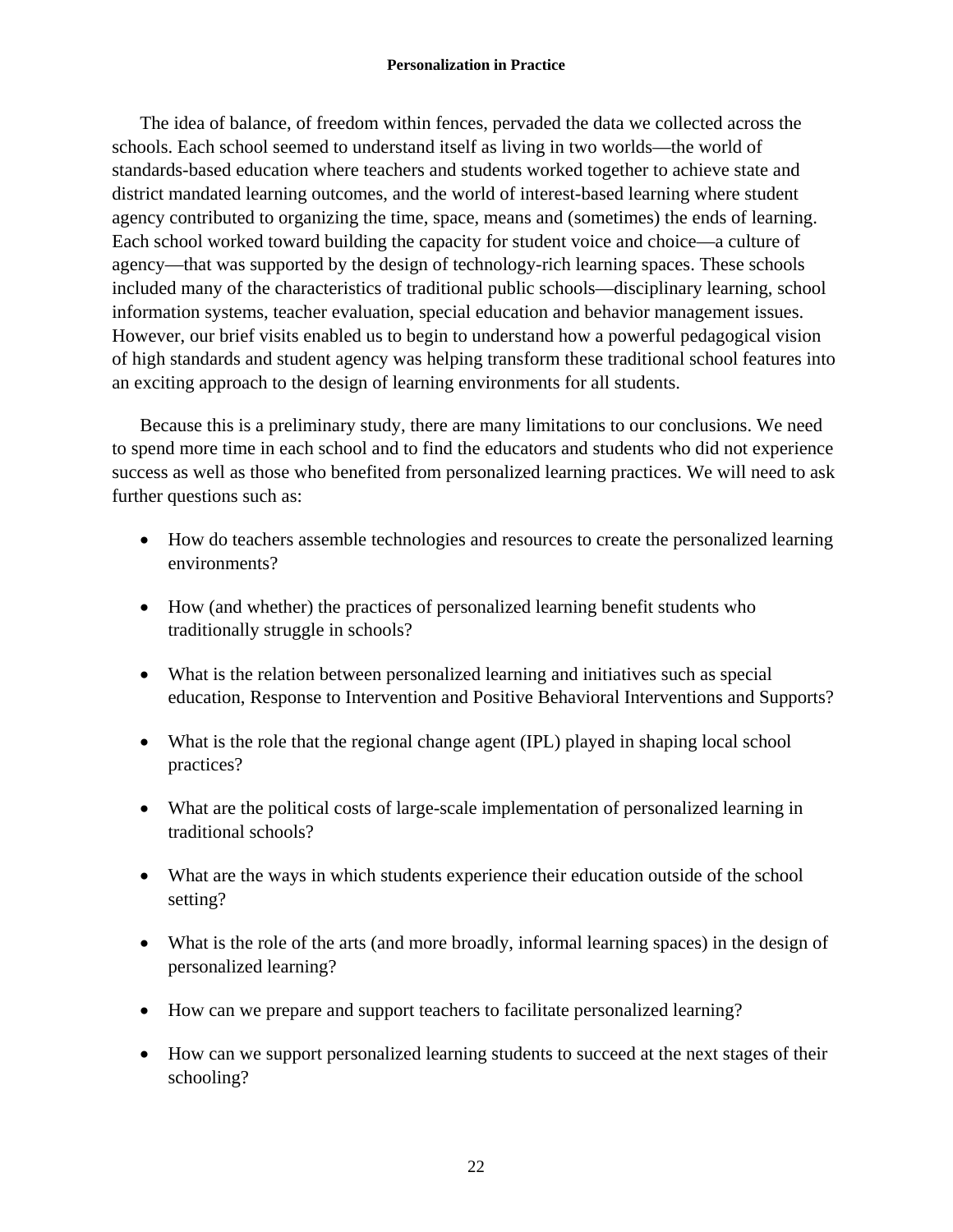Most importantly, we will continue to pursue the relation of each of the practices we identified to improving student outcomes—both in terms of standardized test performance and other measures, such as persistence in school and non-cognitive measures, that shape the learning outcomes for students and educators in IPL schools. We will continue to refine the practices identified here into indicators that can be correlated to performance measures and used as a guiding model for schools on the pathway to personalized learning.

The dream of many educators—in and out of schools—is to adapt the power of new media technologies for learning to the day-to-day practices of schools. This dream has looked quite distant in recent years. In his book *The Anti-Education Era* (2013), James Paul Gee is not optimistic about the potential of schools embrace the potential of new media learning tools. Gee argues that the school tendency to adopt technologies that optimize learning to meet existing system goals—from data management systems to cognitive tutors—creates increasingly artificial education spaces where students learn to avoid the challenges of tangling with ill-structured problems and open-ended collaboration so vital to  $21<sup>st</sup>$  century learning.

Gee noted how the appropriation of digital media technologies in the early 2000s seemed to lead schools down a path where the system goals (e.g., improving outcome scores) outweighed the value of using technologies as learning tools to face bigger social problems. While the schools in our report continued to use technologies to optimize standards-based learning outcomes, throughout our study we saw evidence that the kinds of self-directed, socially engaged habits of learning so desperately needed to address the messy social, political and scientific questions of our time can indeed be cultivated in our public schools. We look forward to continuing the research so that we can both trace these practices in depth and communicate them in ways that allow educators and students to chart a hopeful course for the future of education.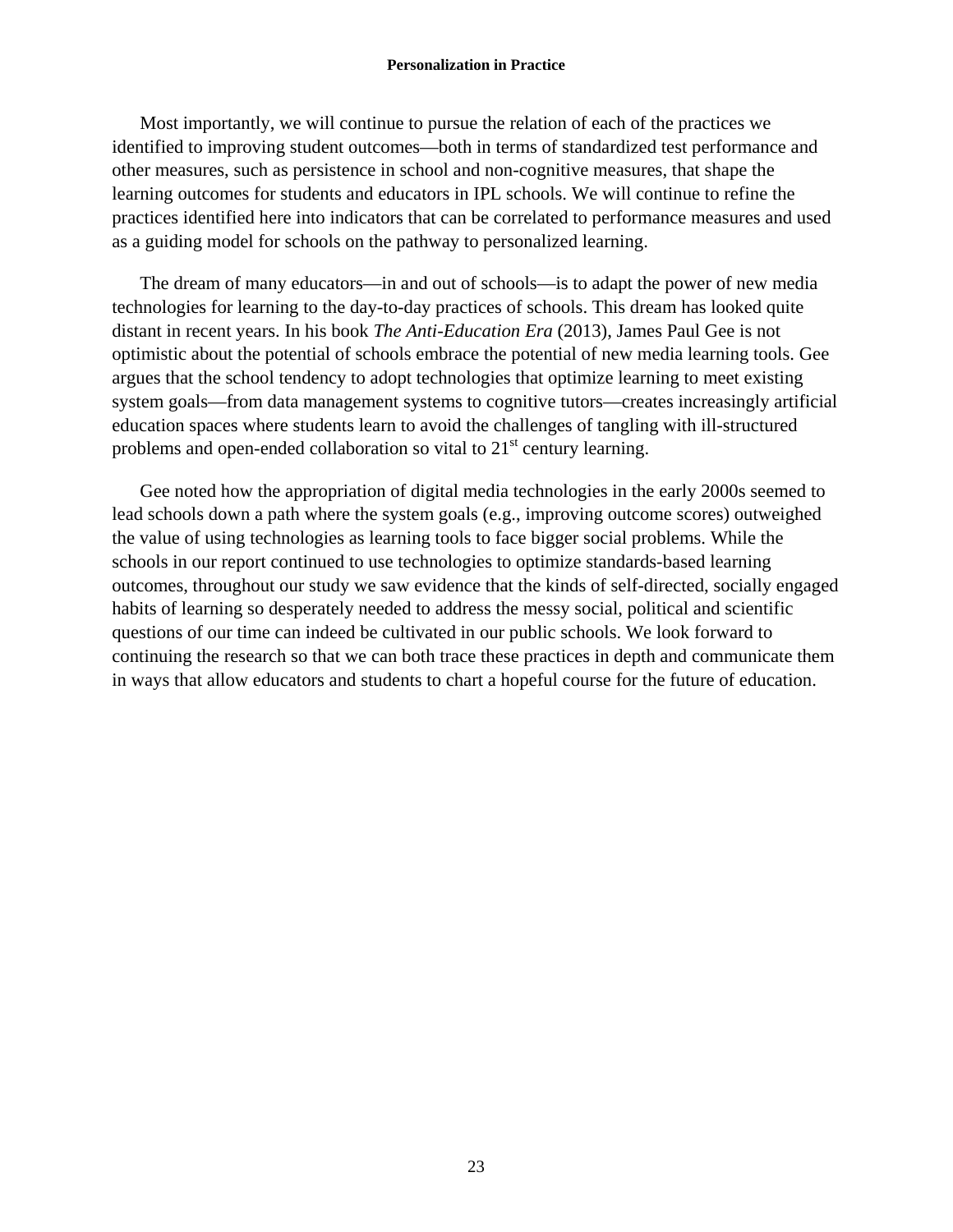# **References**

- Abbott, J., Basham, J., Nordmark, S., Schneiderman, M., Umpstead, B., Walter, K., & Wolf, M. (2014). *Technology-enabled personalized learning: Findings & recommendations to accelerate implementation*. NC State University Summit on Personalized Learning. http://www.fi.ncsu.edu/wp-content/uploads/2014/02/TEPLS\_report-FINAL-051415.pdf.
- American Institutes for Research. (2013). *Are personalized learning environments the next wave of K–12 school reform?* http://www.air.org/files/AIR\_Personalized\_ Learning\_Issue\_Paper\_2013.pdf.
- Au, W. (2007). High-stakes testing and curricular control: A qualitative metasynthesis. *Education Researcher 36*(5), 258–267.
- Bray, B., & McClaskey, K. (2013). Personalization v differentiation v individualization report. Licensed under a Creative Commons Attribution. http://gelponline.org/sites/default/files/resource-files/personalization\_-\_3\_columns.pdf.
- Choonatanom, T., & Nardi, B. (2012). Theorycrafting. In C. Steinkuehler, K. Squire & S. Barab (Eds.) *Games learning and society: Learning and meaning in a digital age* (pp. 185– 209). New York, NY: Cambridge University Press.
- Daro, P., Mosher, F., & Corcoran, T. (2011). *Learning trajectories in mathematics: A foundation for standards, curriculum, assessment, and instruction*. CPRE Research Report #RR-68. Philadelphia, PA: Consortium for Policy Research in Education. doi: 10.12698/cpre.2011.rr68.
- Dede, C. (2014). *The role of digital technologies in deeper learning*. Students at the Center: Deeper Learning Research Series. Boston, MA: Jobs for the Future.
- Delisle, J. (2015). Differentiation doesn't work. *Education Week*, January 7, 2015. http://www.edweek.org/ew/articles/2015/01/07/differentiation-doesnt-work.html.
- District Reform Support Network (2014). Personalized learning in progress: Case studies of four race to the top-district grantees' early implementation. Available at https://rttd.grads360.org/#communities/pdc/documents/6353
- Education Week (2014, October 20). Personalized learning: A working definition. Accessed at http://www.edweek.org/ew/collections/personalized-learning-special-report-2014/aworking-definition.html
- Gates Foundation (2010). *Next generation learning: The intelligent use of technology to develop innovative learning models and personalized educational pathways*  https://docs.gatesfoundation.org/ Documents/nextgenlearning.pdf.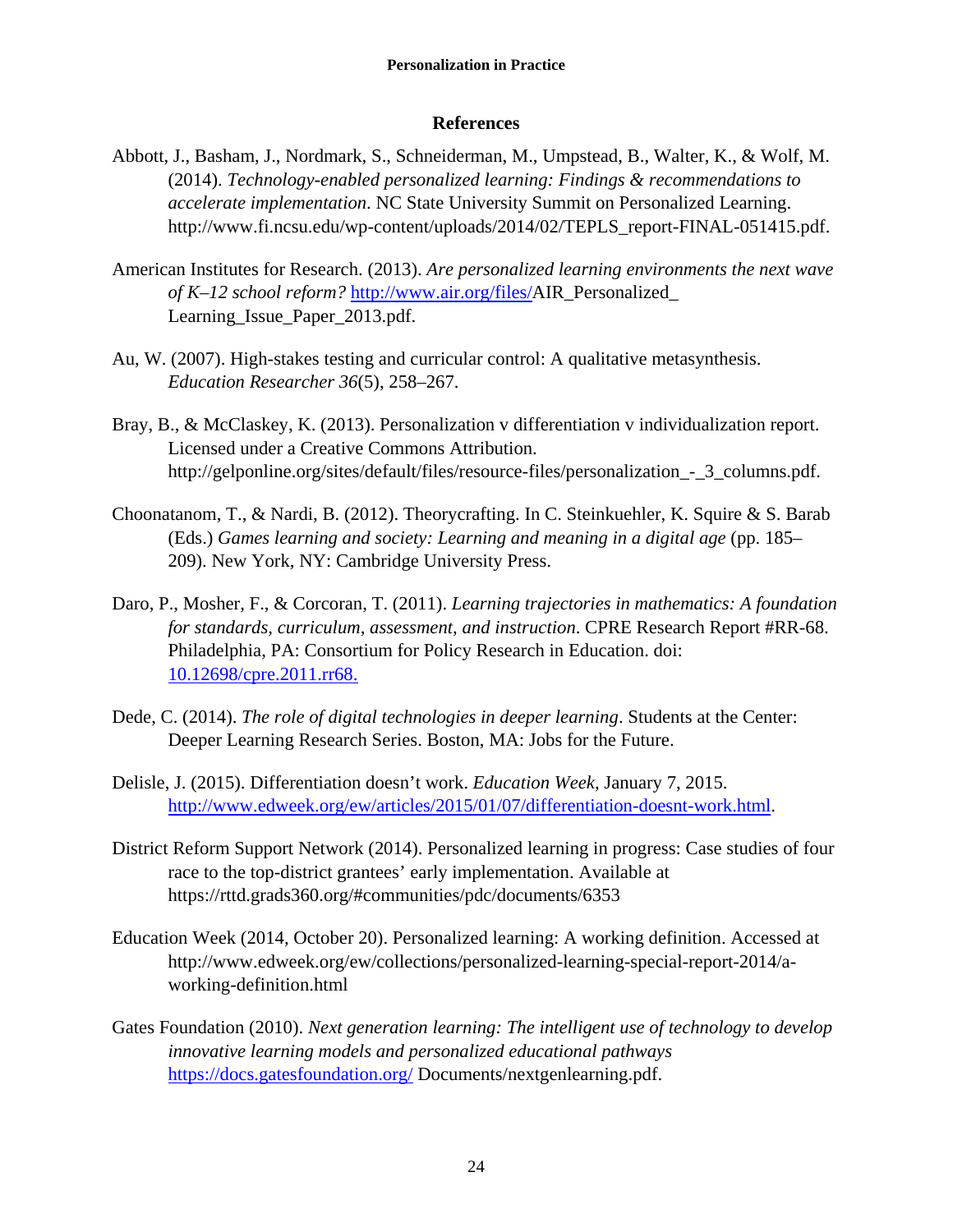- Gee, J. P. (2013). *The anti-education era*. New York, NY: Palgrave.
- Gee, J. P., & Hayes, B. (2009). *Public pedagogy through video games: Design, resources & affinity spaces*. Game Based Learning*.* Retrieved from http://www.gamebasedlearning.org.uk/content/view/59/. 2009*.*
- Grant, P., & Basye, G. (2014). *Personalized learning: A guide for engaging students with technology*. Eugene, OR: ISTE Press.
- Jenkins, H., Purushotma, R., Clinton, K., Weigel, M., & Robison, A. (2007). Confronting the challenges of participatory culture: Media education for the 21st century. MacArthur Foundation Digital Media and Learning White Paper Series. Retrieved from http://newmedialiteracies.org/files/ working/NMLWhitePaper.pdf.
- Koedinger, K., & Corbett, A. (2006). Cognitive tutors: Technology bringing learning science to the classroom. In K. Sawyer (Ed.) *The Cambridge handbook of the learning sciences,* (pp. 61–78). New York, NY: Cambridge University Press.
- Lankshear, C., & Knobel, M. (2006). *New literacies: Changing knowledge and classroom learning* Philadelphia, PA: Open University Press.
- National Education Technology Plan (2010). Transforming American education learning powered by technology. US Department of Education: http://www.ed.gov/sites/default/files/NETP-2010-final-report.pdf.
- Subban, P. (2006). Differentiated instruction: A research basis. *International Education Journal*, *7*(7), 935–947.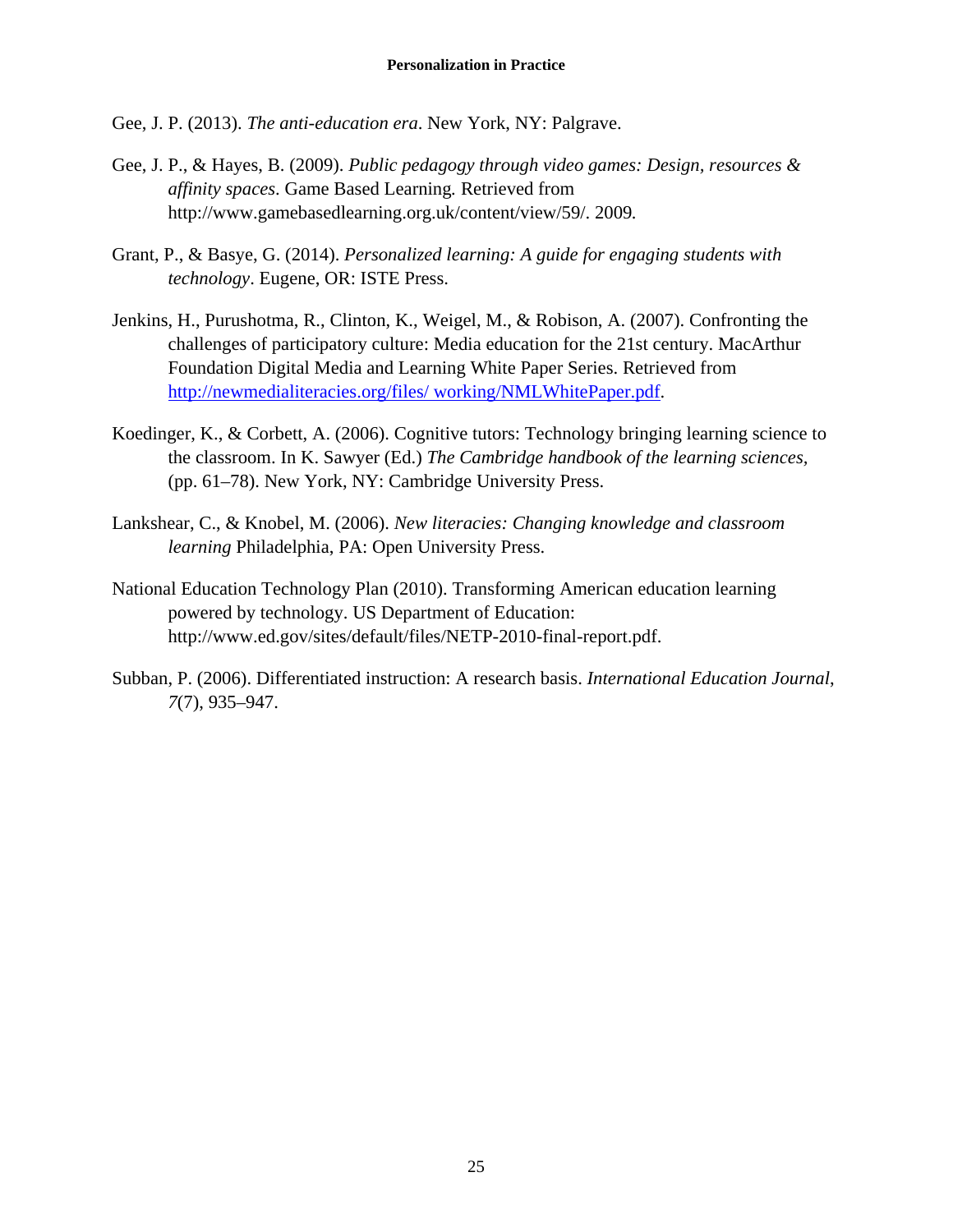# **Appendix**

The results we present here are from the pilot phase of a 2-year study designed to document what personalized learning looks like in practice. The study is supported by the University of Wisconsin–Madison School of Education and the Joyce Foundation, and is designed to document teaching and learning practices in 18–24 personalized learning schools locally and across the country.

In this pilot phase, our research team visited five personalized learning schools between February and May 2015. Schools were identified by peers and a regional network for their implementation of personalized learning practices. The schools were chosen to represent urban and suburban settings and included an elementary school, two middle schools, and two high schools. All were public schools, one was a program school (a school within a school), and two were public charter schools. The school-within-a-school model had only a few fulltime equivalent (FTE) teachers while other schools we studied reached more than 70 FTE, in addition to numerous part-time, support, and administrative staff.

We spent 3–4 days in each school, getting to know the people and practices that shaped dayto-day teaching and learning. Over the course of the pilot, researchers observed 22 classrooms and conducted 23 interviews with 33 students and parents. The data we collected provided a snapshot of the typical organization of practices in each school. Table A1 outlines the types of data collected by our team to date.

| <i>(Pseudonyms)</i>       | <b>Teachers</b><br><b>Interviewed</b> | <b>Leaders</b><br><b>Interviewed</b> | <b>Students</b><br>interviewed | <b>Observations</b><br>conducted | <b>Parents</b><br><b>Interviewed</b> |
|---------------------------|---------------------------------------|--------------------------------------|--------------------------------|----------------------------------|--------------------------------------|
| <b>Anderson HS</b>        |                                       |                                      |                                |                                  |                                      |
| <b>Balsam HS</b>          |                                       |                                      |                                |                                  |                                      |
| <b>Carson Academy MS</b>  |                                       |                                      |                                |                                  |                                      |
| <b>Delaney Academy MS</b> | $\mathcal{D}_{\mathcal{A}}$           |                                      |                                |                                  |                                      |
| <b>Edison Elementary</b>  |                                       |                                      | Λ                              |                                  |                                      |

*Table A1***. Data Collection from the Five Study Schools** 

Interviews were conducted using a semi-structured interview protocol focusing on practices at the participants' respective level. Observations were conducted using an observation protocol. Data collection is ongoing. The goal is to conduct more interviews with parents and students and more observations in each school.

The research team developed 1,199 pages of field notes, transcriptions, descriptions and graphics of our visits, which were compiled and coded in the MaxQDA qualitative data analysis system. Data was initially coded to examine practices at the student, teacher, and school levels.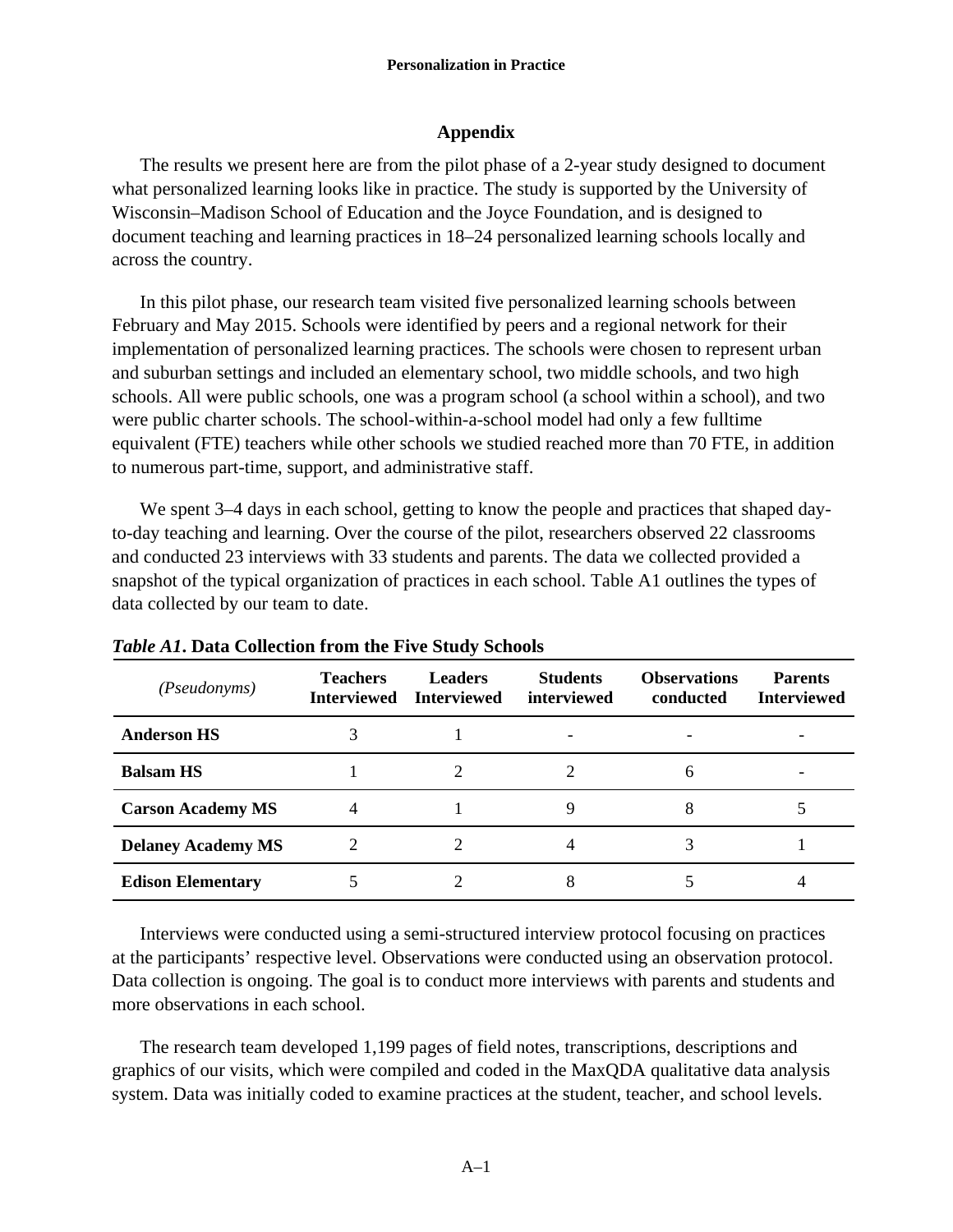From this data we looked for emerging themes to identify distinguishing characteristics of personalized learning environments. The initial coding was guided by our Personalized Learning Framework document:

At the *Student Level,* we coded for:

- the **agency** students have for their work (to what degree is the work designed *for* learners or *by* learners?);
- the features of the **student personalized learning plan/profile** (how is it developed, refined and assessed?); and
- the degree to which the learner activities are guided by **student interests** or the **outcome requirements** of the school instructional program.

# At the *Teacher Level*, we coded for:

- how teachers know **students have achieved learning goals** (how do teachers balance *summative* and *formative* assessment, and what role do student *representations* of their work play in assessing learning);
- the degree to which teacher work enacted as **instruction** (direct presentation of material to passive student recipients) or **facilitation** (guiding students through self-directed inquiry); and
- the degree to which teachers engage in **collaborative planning, teaching and assessment** with colleagues in and out of the classroom.

# At the *School Level*, we coded for:

- The role that **learning technologies** play in facilitating learning in and out of the classroom (the role of 1:1 initiatives; learning management systems; computer-adaptive testing and curriculum systems; virtual environments to design and share student work);
- How new teachers are **hired, trained and inducted** into personalized school programs;
- How teachers engage in **professional learning activities** within and outside the school; and
- How the construction of the **school master schedule** for teachers, students and spaces affords or constrains personalized learning activities.

At the *Community Level*, we coded for:

How **district policies** afford or constrain personalized learning efforts;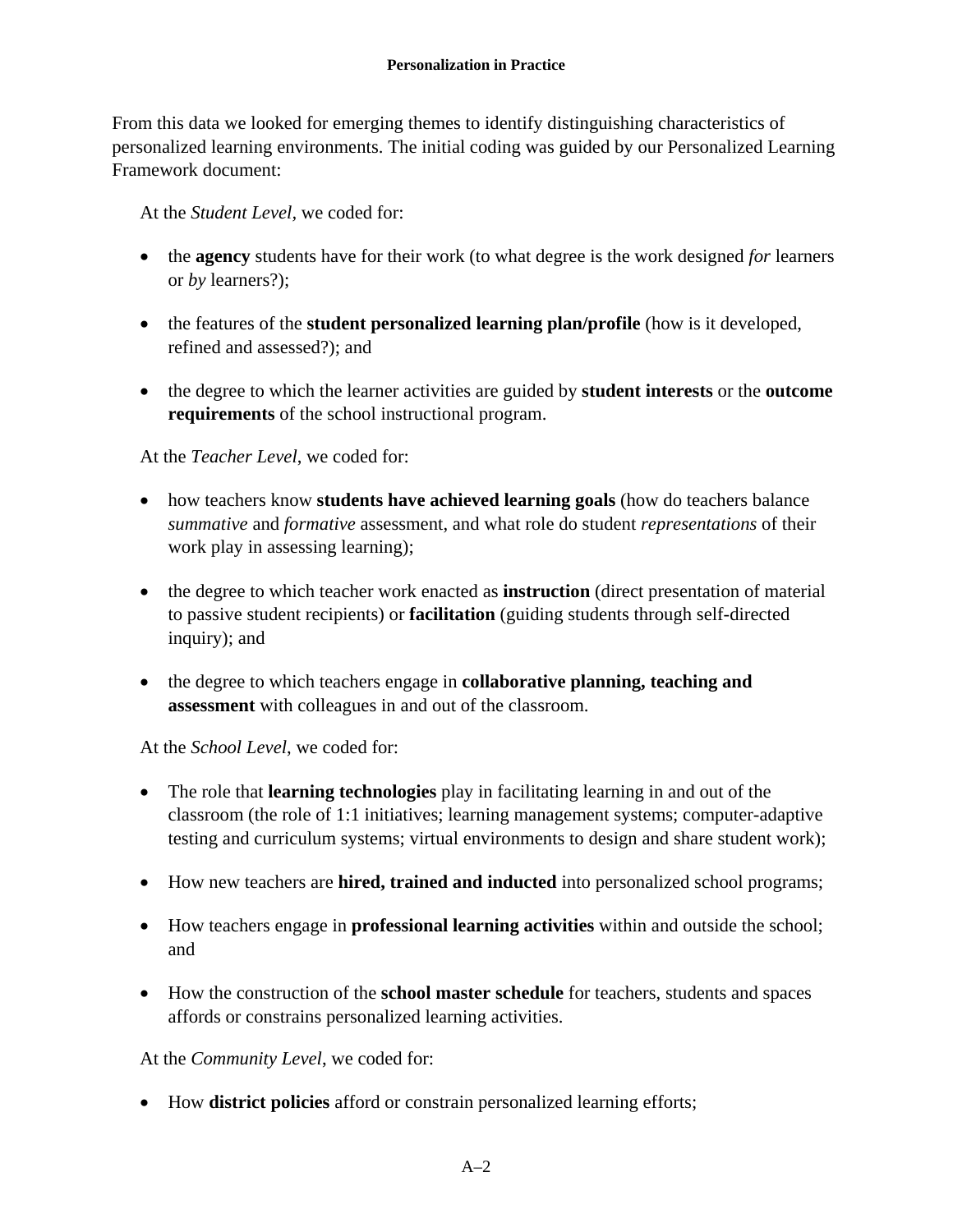- How **regional organizations and/or professional associations** influence local personalized learning initiatives; and
- How **parent** and **business communities** perceive the advantages and disadvantages of personalized learning schools.

This discussion was drawn from this initial pass through the data. The findings that we present will form hypotheses for the next phase of the study in which we explore the degree to which the inferences made here characterize the practices of the larger sample of schools.